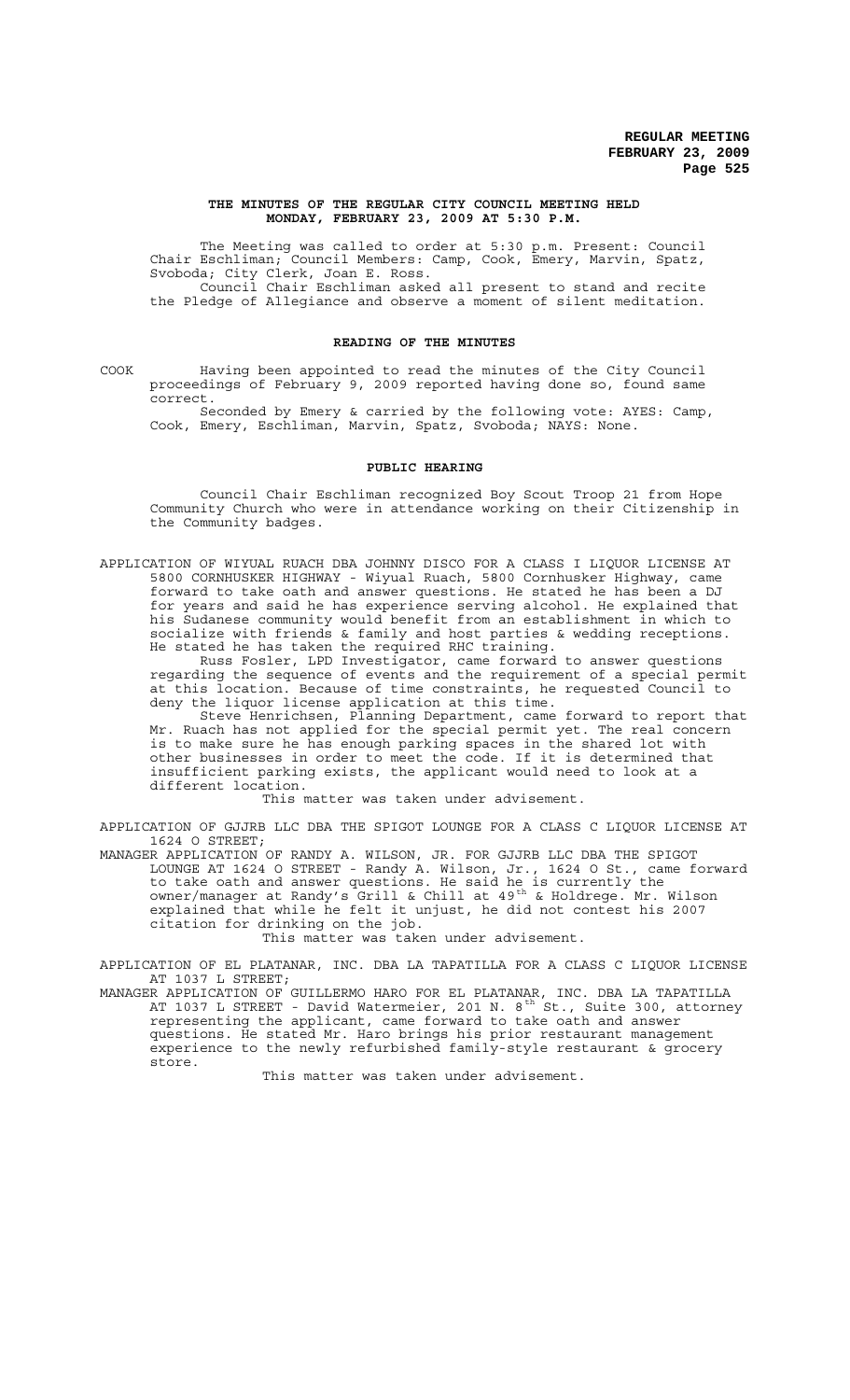CHANGE OF ZONE 08070 - APPLICATION OF THE HISTORIC PRESERVATION COMMISSION ON BEHALF OF CHURCH OF THE NAZARENE TO DESIGNATE THE STANDARD OIL COMPANY BARN AND GARAGE AT 1219 NORTH 14TH STREET AS A HISTORIC LANDMARK AND TO CHANGE THE ZONING FROM I-1 INDUSTRIAL TO B-3 COMMERCIAL DISTRICT - Ed Zimmer, City Planning Department, came forward to present a slide show history of the location which will be converted into a mixed-use building housing a student campus center as well as providing coffee & smoothies.

Danny Walker, 427 "E" Street, came forward to inquire about possible contamination on the site.

Rev. Wes Meisner, 1340 New Hampshire, came forward as Executive Director of Ministry, stating no negative conditions existed which would have prohibited the church's purchase of this property. This matter was taken under advisement.

ANNEXATION NO. 08009 - AMENDING THE LINCOLN CORPORATE LIMITS MAP BY ANNEXING APPROXIMATELY 105.4 ACRES OF PROPERTY GENERALLY LOCATED AT NORTH 84TH STREET AND CORNHUSKER HIGHWAY - Steve Henrichsen, Planning Department, came forward to make general remarks as a result of the annexation study and to answer any questions the Council may have on this item as well as the following eight annexations. He said public-house forums were held and mailings were sent to property owners. He said the current economic status was taken into consideration which delayed annexation from 2008 to 2009, thereby delaying property tax implication to the year 2010. He explained that annexation does not require immediate costly installation of sidewalks or switching to City water/sewer. However, once annexed, various residential permits & licensing would apply. Mr. Henrichsen further recounted two important benefits as being first-class police protection and fast emergency response from Lincoln Fire & Rescue. In response to questions, Henrichsen said Council may recommend subtractions from proposed areas but because of legal advertising, additions and expansions would require a return to the Planning Commission. In answer to Council's suggestion to delay for another year, Henrichsen stated this is the first annexation study done in 8 years and even though these are difficult economic times, he said many of these properties could have been annexed within the last five years. This matter was taken under advisement.

ANNEXATION NO. 08010 - AMENDING THE LINCOLN CORPORATE LIMITS MAP BY ANNEXING APPROXIMATELY 443 ACRES OF PROPERTY GENERALLY LOCATED FROM SOUTH 66TH STREET TO SOUTH 84TH STREET, FROM PINE LAKE ROAD TO THE RAILROAD TRACKS NORTH OF YANKEE HILL ROAD - Steve Henrichsen, Planning Department, came forward to clarify the annexation area as comprised mostly of 3-acre lots currently zoned AGR.

Tom Olson, 7500 Boone Trail, came forward expressing concerns of fire protection services. He suggested locating a fire station near 84<sup>th</sup> & Pine Lake Road.

Tanc Road:<br>Tom Gapp, 7501 S. 70<sup>th</sup> St., came forward as a 32-acre homeowner in a neutral position to state he is not ready to develop his property and hopes to remain rural for several more years.

Peter Katt, 600 Wells Fargo Center, 1248 O St., came forward on behalf of his client who owns property in this area and is opposed to annexation. He said before going forward, a plan should be in place to access City services.

Norman Hunt, 7201 Pine Lake Rd., came forward in opposition to the annexation due to the poor economic times.

Mr. Henrichsen, came forward to clarify the rural water district and estimated real estate tax income for the City. He said land has been purchased in the Thompson Creek Subdivision for the purpose of a fire station.

Roger Figard, Public Works & Utilities City Engineer, came forward to clarify expenses incurred with properties that have large frontages. This matter was taken under advisement.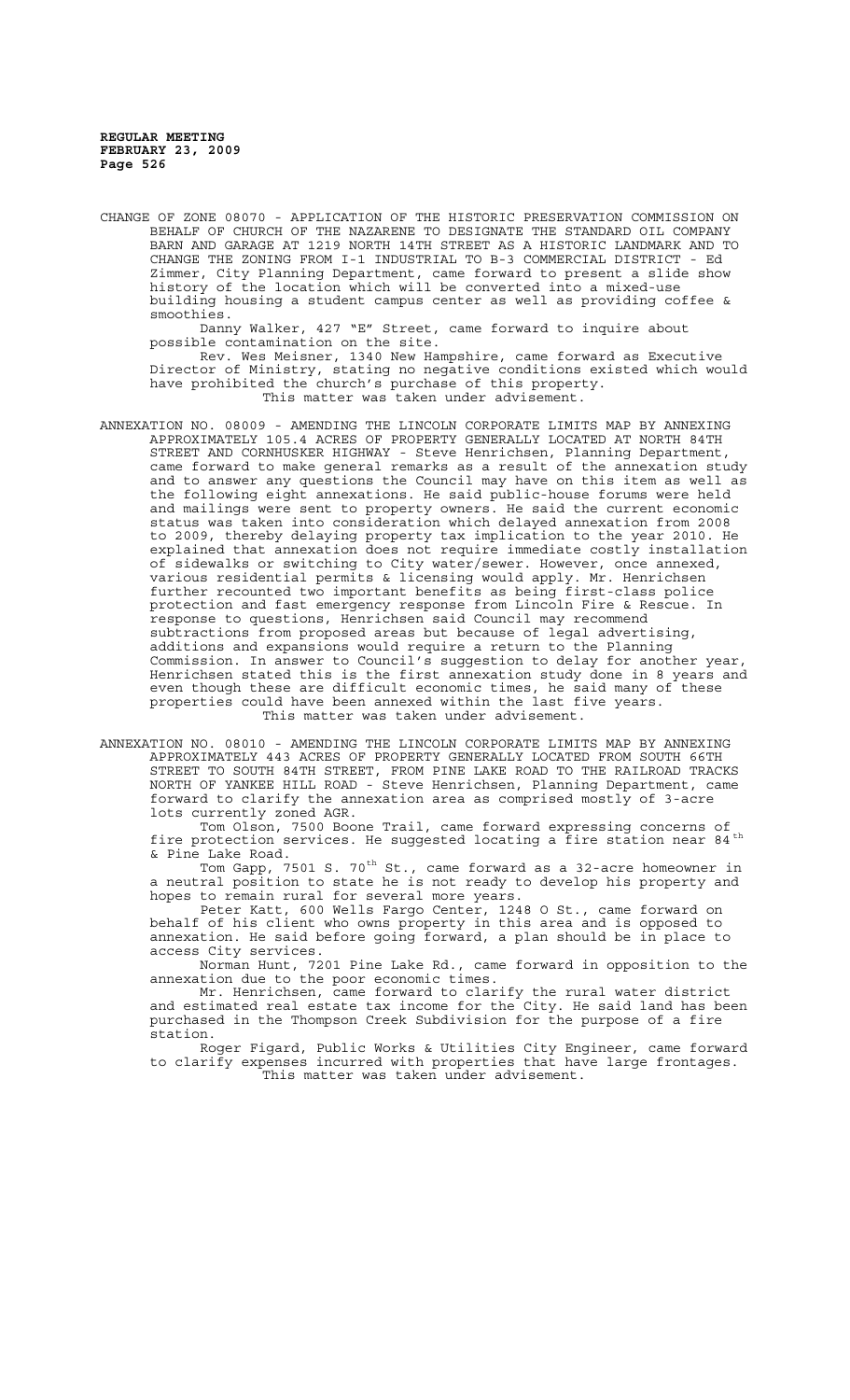- ANNEXATION NO. 08012 AMENDING THE LINCOLN CORPORATE LIMITS MAP BY ANNEXING APPROXIMATELY 22.2 ACRES OF PROPERTY GENERALLY LOCATED SOUTHWEST OF THE INTERSECTION OF SOUTH 27TH STREET AND ROKEBY ROAD AND NORTHEAST OF THE INTERSECTION OF SOUTH 27TH STREET AND ROKEBY ROAD - Steve Henrichsen, Planning Department, came forward to state no property owners came before the Planning Commission in opposition to this annexation. This matter was taken under advisement.
- ANNEXATION NO. 08014 AMENDING THE LINCOLN CORPORATE LIMITS MAP BY ANNEXING APPROXIMATELY 145.2 ACRES OF PROPERTY GENERALLY LOCATED AT SOUTH 1ST STREET AND VAN DORN STREET AND SOUTH 6TH STREET AND PIONEERS BOULEVARD - Steve Henrichsen, Planning Department, came forward stating no one appeared in opposition at the Planning Commission hearing. He said revenue was not an issue as the State Penitentiary is tax exempt. This matter was taken under advisement.
- ANNEXATION NO. 08015 AMENDING THE LINCOLN CORPORATE LIMITS MAP BY ANNEXING APPROXIMATELY 117 ACRES OF PROPERTY GENERALLY LOCATED NEAR SOUTH FOLSOM STREET FROM WEST PROSPECTOR PLACE TO WEST PIONEERS BOULEVARD - Steve Henrichsen, Planning Department, came forward to clarify this area. Dirk Johnson,  $450$ 1 SW 12<sup>th</sup> St., came forward as the President of the Yankee Hill Association stating for the record that the association and its members are against the proposed annexation at this time. He asked that it be postponed for a later date so that once planned amenities are in place, costs can be spread out. It was clarified that this area is comprised of 101 homes. Mr. Johnson said 20-30 property owners were present.

This matter was taken under advisement.

ANNEXATION NO. 08016 - AMENDING THE LINCOLN CORPORATE LIMITS MAP BY ANNEXING APPROXIMATELY 243.1 ACRES OF PROPERTY GENERALLY LOCATED AT N.W. 48TH STREET AND INTERSTATE 80 - Steve Henrichsen, Planning Department, came forward to clarify the property area.

Duane Dowd, 220 N. 89<sup>th</sup> St., Omaha, representing the Dowd Grain Company. He came forward in opposition stating his company's 25 acres could not be considered urban as it is farmland only, nonresidential, taxed under the Greenbelt provision and has restricted access. He feels the farm ground does not produce enough to pay an estimated \$5,000 tax annually.

Peter Katt, 600 Wells Fargo Center, 1248 O St., came forward as an invested property owner stating he feels it is not the right time to annex the property and currently the State of Nebraska controls access points on  $\overline{N}W$   $48^{\text{th}}$  Street.

Mr. Henrichsen, came forward to answer questions. He responded affirmatively to Council Member Camp's request to prepare a motion to amend regarding the properties to the north of O Street. This matter was taken under advisement.

#### **TOOK BREAK 7:27 P.M. RECONVENED 7:38 P.M.**

ANNEXATION NO. 08017 - AMENDING THE LINCOLN CORPORATE LIMITS MAP BY ANNEXING APPROXIMATELY 32.2 ACRES OF PROPERTY GENERALLY LOCATED AT N.W. 40TH STREET AND WEST ADAMS STREET - Steve Henrichsen, came forward to clarify this as a housekeeping matter to annex publicly-owned airport property. This matter was taken under advisement.

ANNEXATION NO. 08018 - AMENDING THE LINCOLN CORPORATE LIMITS MAP BY ANNEXING APPROXIMATELY 6.8 ACRES OF PROPERTY GENERALLY LOCATED AT N.W. 12TH STREET AND U.S. HIGHWAY 34 - Steve Henrichsen, Planning Department, came forward to state that NEBCO owns the property and is not opposed to annexation.

This matter was taken under advisement.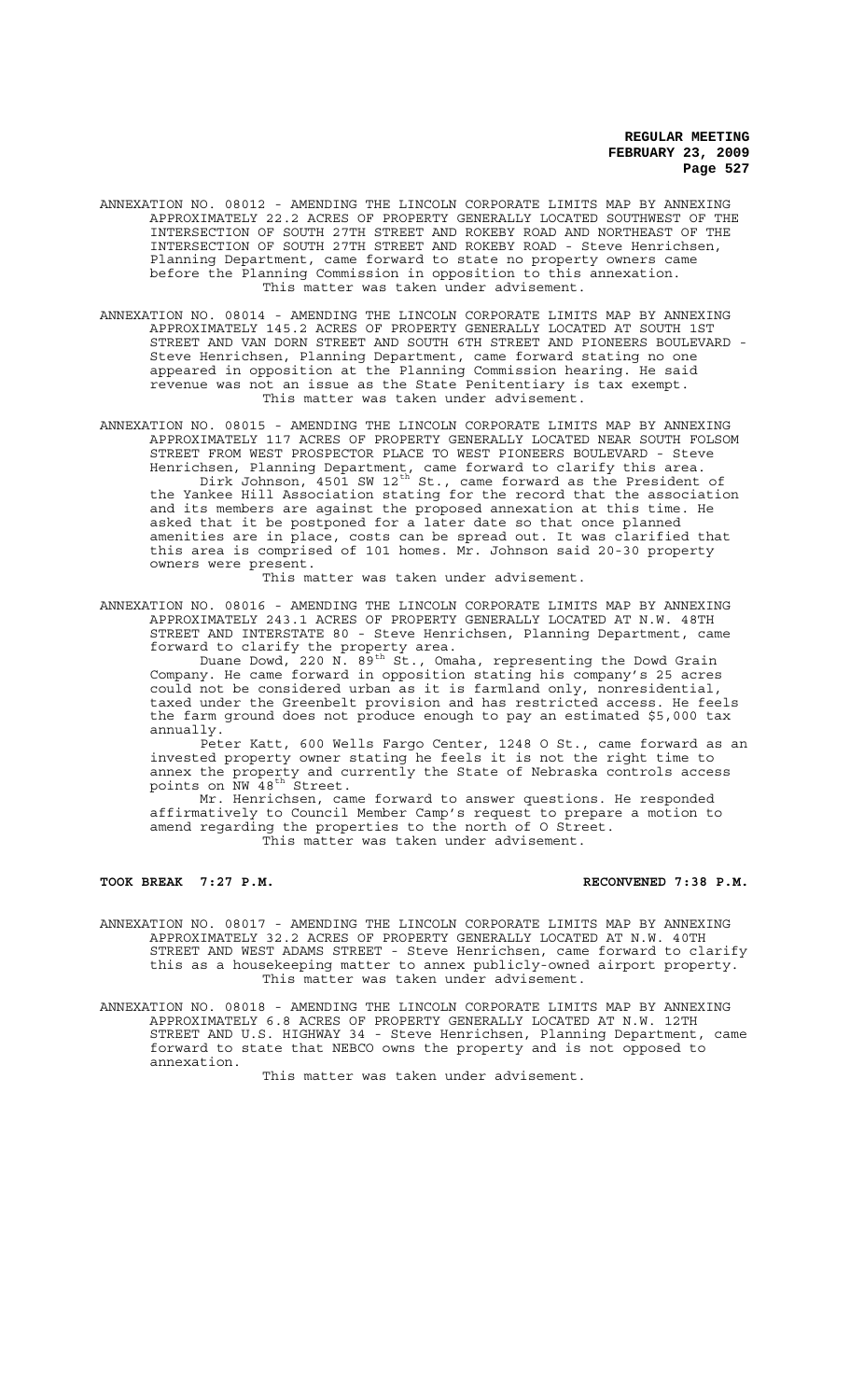- ANNEXATION NO. 08021 AMENDING THE LINCOLN CORPORATE LIMITS MAP BY ANNEXING APPROXIMATELY 133.8 ACRES OF PROPERTY GENERALLY LOCATED AT NORTH 44TH STREET AND SUPERIOR STREET - Steve Henrichsen, Planning Department, came forward to state no one came to speak in opposition to the Planning Commission hearing. He noted that this annexation will supercede Item #49 (Bill No. 08-63) Annexation No. 08003 on the Pending List. He informed Council that upon passage of one ordinance, motion for withdrawal may be made on the other. This matter was taken under advisement.
- VACATION 08012 APPLICATION OF HUNG T. NGUYEN AND THUY LE NGUYEN TO VACATE THAT PORTION OF THE EAST-WEST ALLEY IN BLOCK 8, TRESTERS ADDITION, FROM THE EAST LINE OF NORTH 26TH STREET TO THE WEST LINE OF THE VACATED NORTH-SOUTH ALLEY (EXTENDED) IN SAID BLOCK 8, TRESTERS ADDITION, GENERALLY LOCATED BETWEEN N. 26TH STREET AND N. 27TH STREET, NORTH OF W STREET - Wynn Hjermstad, Urban Development, came forward to answer questions. She said the expanded building is 8,400 sq. ft. with plans for a restaurant and five bays for economic opportunities. This matter was taken under advisement.
- ACCEPTING THE REPORT OF NEW AND PENDING CLAIMS AGAINST THE CITY AND APPROVING DISPOSITION OF CLAIMS SET FORTH FOR THE PERIOD OF JANUARY 16 - 31, 2009 - Council Member Marvin said he spoke with a claimant earlier but surmised they could not stay for the lengthy meeting. Council Chair Eschliman said she received a lengthy e-mail from a university student regarding his denied claim but perceived he was not present to testify.

This matter was taken under advisement.

MISC. NO. 08015 - DECLARING THE SOUTH CAPITOL REDEVELOPMENT AREA AS BLIGHTED AND SUBSTANDARD CONSISTING OF APPROXIMATELY 287 ACRES GENERALLY BOUNDED BY 8TH STREET TO 18TH STREET, BETWEEN EUCLID AVENUE AND G STREET - David Landis, Director of Urban Development, came forward to answer questions about the study comprising 1,014 parcels of land, 990 structures, 117 of which were used as a sample to determine what the nature of the property was. While he said state law requires 1 of 4 criteria for substandard urban development be evinced; 3 of 4 were found present. He said 43% of the residential structures were discovered to be in a dilapidated state; furthermore, due to age, 80% of the buildings had masonry elements in need of repair or older wood structures were susceptible to fire. Substandard 75-90 year-old underground utilities included four-inch water mains which are inconsistent with today's standards of 6-8 inches for water protection. Mr. Landis said state law also requires one of 12 blighted criteria be found, but the Hanna:Keelan Associates, P.C. Blight Study (financially funded by NeighborWorks, NIFA and private donations) found 10 of the 12 criteria in some form in this area: dilapidation, inadequate street layout, faulty lot line layouts, and obsolete planning to name a few. This urban renewal project would encourage developers to come into the area, expand and create a positive domino effect that would strategically effect the neighborhood around it. Mr. Landis said while not every building is considered blighted, the obligation is to follow state law and redevelop the neighborhood.

Jon Carlson, Mayoral Aide for Stronger Safer Neighborhoods, came forward to offer support for the blight study. He said there are people on residential action teams involved in cleaning up this focus area, landlords who are improving properties & screening tenants, removing problem tenants, City increasing fines, business leaders donating time & materials all in an area close to downtown and the University. He said community organizers are doing property assessments for 1,100 properties in need followed up by analyzation with direction to specific limited resources. In answer to Council questions, Carlson said the only negative feedback is the designation of "blight" which is neither an insurance nor mortgage issue. He said through the help of the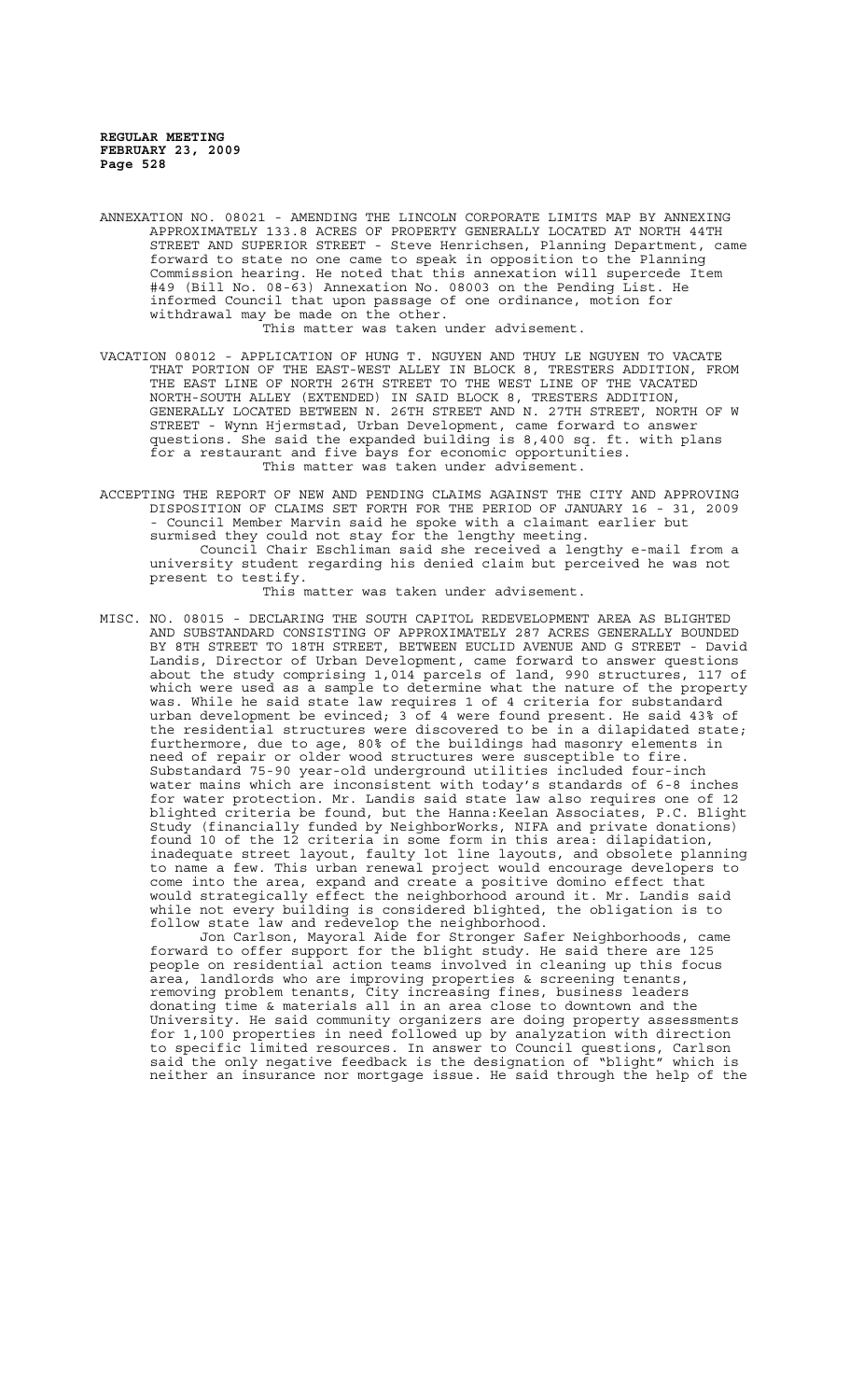Unicameral, discussion with senators suggested the name be changed to the "Revitalization Study". He said upon explanation of the plan process and its advantages, neighbors are excited to be on board.

LPD Southwest Team Capt. Mike Woolman, came forward in support of the blight study and present the area that the police department is focusing on to take care of crime and disturbances in these fragile neighborhoods. He encouraged citizens to continue making service calls to police on suspicious activity. Council applauded LPD's hard-working efforts to eliminate crime in the area.

Scott Baird, 1932 S. 24<sup>th</sup> St., came forward representing the Near South Neighborhood Association in support of revitalization and preservation of historic landmarks.

Corwin Frey, 2521 Coventry Ct., came forward in support stating his company, Century Sales & Management, manages 2,000 units across Lincoln, of which 25 buildings are in this revitalization area. He expressed appreciation to the Lincoln Police Department for their hard work.

Paula Rhian, 2002 S. 11<sup>th</sup> St., came forward representing the Everett Neighborhood Association in support as the designation will rejuvenate the area and bring architecturally-interesting buildings back to their former glory. Council expressed appreciation to the Everett Neighborhood for their hard-working efforts.

Peter Katt, 600 Wells Fargo Center, 1248 O St., came forward as an owner of rental property in the neighborhood study in support of a plan which puts a tool in place to reinvest in an important area of Lincoln.

Bob Beecham, 2925 O'Reilly Dr., came forward as a Near South area property owner in support. He stated for the record that 9% of the entire land-use area in the study zone are alleys and requested that the redevelopment team address the issue of those in disrepair. In answer to questioning, Mr. Beecham said his 12- & 6-plex rentals will remain in the area as their ongoing family business.

Pat Anderson-Sifuentez, 1500 S. 11<sup>th</sup> St., came forward representing NeighborWorks, Inc. who relates to first-time home buyers. She said the mixed diversity makes the area exciting and an attractive investment tool.

Jacob Colling, 821 Goodhue Blvd., Apt. 2, came forward as a Near South Neighborhood resident as well as his capacity as a member of the Government Liaison Committee of the Association of Students at the University of Nebraska - Lincoln in support of the study. He presented positive factors that encourage students to live off campus in this area as being a close proximity to school/work and accessible key businesses; in contrast, negative factors listed low-home ownership, dilapidated housing, high poverty & high crime. Revitalization would help attract more students and retain them on their pursuit of professional careers.

Erick Saavedra, 1615 G St., immigrant of Mexico, came forward in support of a study which will aid in the renovation of his neighborhood as his particular arts & crafts home was built in 1916.

Danny Walker, 427 "E" Street, came forward as a 60-year resident of the South Salt Creek Neighborhood in opposition. He claimed that not all of his neighborhood boundary was consulted about the blight study and he demanded a written explanation.

Mr. Carlson came forward to clarify the method of notification. He said not everyone in South Salt Creek was notified but every property owner in the blighted area of Near South and Everett Neighborhood Associations received both a mailing and a door flyer.

Mr. Landis came forward to answer Council questions about the study boundary. He said to cover an entire corridor, both sides of the street must be covered. In response to Mr. Walker, Landis responded while there was a legal obligation to meet 1 out of 12 blight standards; this study met 10 out of 12. Council Chair Eschliman advised Mr. Landis that his verbal explanation would suffice Mr. Walker's demand for a written response.

This matter was taken under advisement.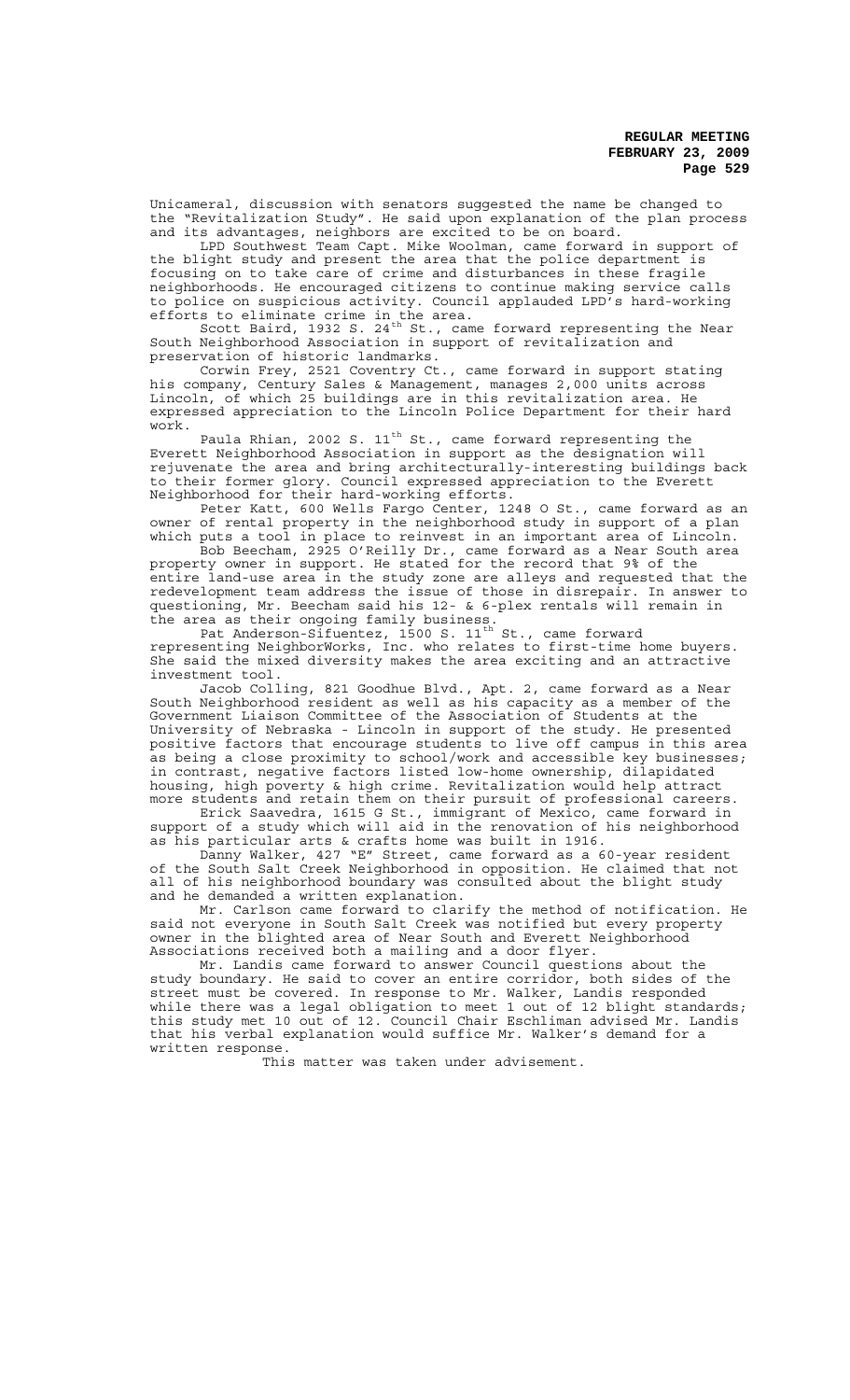SPECIAL PERMIT NO. 310D - APPLICATION OF THE AMBASSADOR LINCOLN TO ADJUST THE ALLOWED HEIGHT AND SIDE SETBACK REQUIREMENTS TO ALLOW FOR THE RENOVATION AND EXPANSION OF THE EXISTING HEALTH CARE FACILITY, ON PROPERTY GENERALLY LOCATED SOUTH OF THE INTERSECTION OF SOUTH COTNER BOULEVARD AND NORMAL BOULEVARD - Anne Furguson, Executive Director of The Ambassador Lincoln, 4405 Normal Blvd., came forward to answer questions and request permission to build a 3-story addition and easement to the east to provide 141 private suites. This matter was taken under advisement.

APPROVING AND RATIFYING THE LABOR CONTRACT BETWEEN THE CITY OF LINCOLN AND THE LINCOLN FIREFIGHTERS ASSOCIATION EFFECTIVE AUGUST 21, 2008 - Dave Engler, President of Firefighters Association came forward in support of the contract. He said when they went into negotiations the City offered the last best offer of 4% and they accepted it. He said the association would like to settle this contract and move on to the future.

Coby Mach, LIBA, came forward stating his organization is not opposed to the contract but one issue of concern is the addition of Article 36 - Daily Staffing. LIBA believes this addition takes control of the Lincoln Fire & Rescue away from the Fire Chief. Mr. Mach said requiring a certain number of employees should not be a concession that the City makes to the Fire Union. He said in contrast, the City does not allow the Police Union to determine the number of police officers, now is not the time to allow the Fire Union to take away control from the Fire Chief. He requested an amendment to the contract by removing Article 36.

Peter Katt, came forward representing LIBA to clarify their request to give thoughtful consideration to remove Article 36 from the contract. He said the provision takes away management discretion and Council budgetary discretion, and places it in a contract that has implications not only for this union but for others and the City. Mr. Katt said LIBA is not opposed to the balance of the contract.

Don Taute, Asst. City Attorney, came forward to answer questions. He said a good portion of Article 36 is language that was taken from the management policy which was adopted in July 2004. He said the terms/conditions of the existing contract continue until (1) a contract voted upon/adopted replaces it or (2) upon dissatisfaction of either party CIR establishes a contract for the parties.

This matter was taken under advisement.

- APPROVING A TRANSFER OF APPROPRIATIONS IN THE AMOUNT OF \$427,458 WITHIN THE 2008-2009 OPERATING BUDGET FROM GENERAL EXPENSE/SHARED SERVICES - CORRECTIONS TO VARIOUS ACCOUNTS IN THE LINCOLN FIRE AND RESCUE, BUILDING AND SAFETY DEPARTMENTS AND THE SOCIAL SECURITY BUDGETS TO COVER ADDITIONAL AMOUNTS NEEDED FOR THE 2008-2009 CONTRACT WITH THE INTERNATIONAL ASSOCIATION OF FIREFIGHTERS - Steve Hubka, Budget Officer, came forward to explain that when the 2008-09 budget was adopted for the Fire Department, it did not include enough appropriations to cover a 4% raise. He said the billed 1.7% was thought to ultimately end up in the pension fund for the COLA. It then was not adopted. Mr. Hubka said this pension fund for the COLA. It then was not adopted. Mr. resolution takes unused appropriations from the Corrections line item (funds not needed due to the Joint Public Agency creation) and transfers them to the Fire Department and the Building & Safety Department for fire inspectors in an amount adequate to cover a 4% raise. This matter was taken under advisement.
- APPROVING A CONSERVATION EASEMENT AGREEMENT BETWEEN DAVID C. LANGE AND THE CITY OF LINCOLN REGARDING DAVID C. LANGE'S CONVEYANCE OF A PERMANENT CONSERVATION EASEMENT TO THE CITY OF LINCOLN TO PRESERVE THE FLOOD STORAGE CAPACITY ON LOT 3, BLOCK 5, MECHANIC'S ADDITION, GENERALLY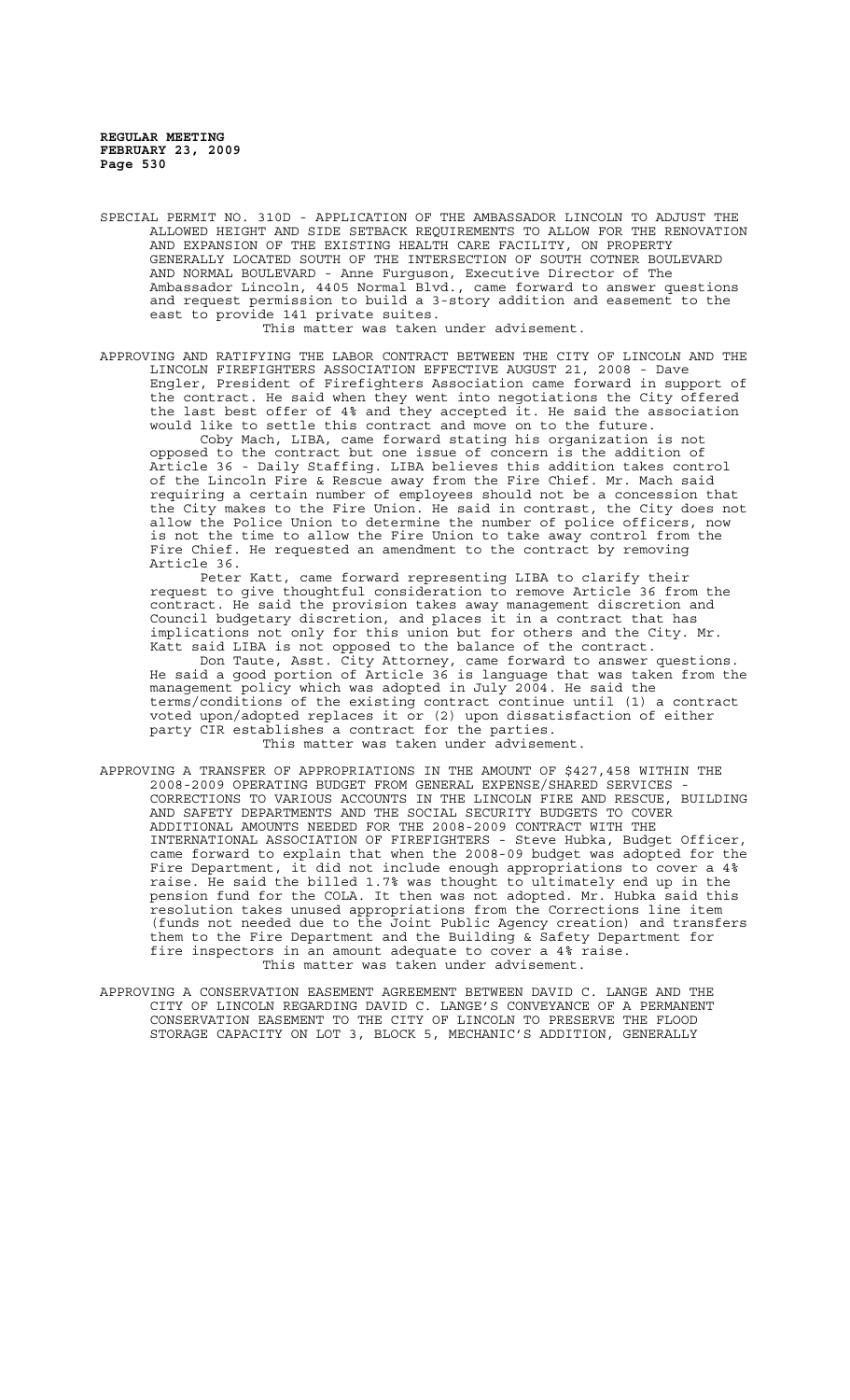LOCATED AT S.W. 1ST STREET AND WEST E STREET - Ben Higgins, Public Works & Utilities, came forward to state that there will be no adverse impact to the amount of storage so no fill is needed on this property. This matter was taken under advisement.

**\*\* END OF PUBLIC HEARING \*\***

## **COUNCIL ACTION**

#### **REPORTS OF CITY OFFICERS**

CLERK'S LETTER AND MAYOR'S APPROVAL OF RESOLUTIONS AND ORDINANCES PASSED BY THE CITY COUNCIL ON FEBRUARY 2, 2009 - CLERK presented said report which was placed on file in the Office of the City Clerk. **(27-1)**

CLERK'S LETTER AND MAYOR'S APPROVAL OF RESOLUTIONS AND ORDINANCES PASSED BY THE CITY COUNCIL ON FEBRUARY 9, 2009 - CLERK presented said report which was placed on file in the Office of the City Clerk. **(27-1)**

LINCOLN WATER & WASTEWATER SYSTEM RECAPITULATION OF DAILY CASH RECEIPTS FOR THE MONTH OF JANUARY, 2009. - CLERK presented said report which was placed on file in the Office of the City Clerk. **(8-71)**

REPORT FROM CITY TREASURER OF CITY CASH ON HAND AT THE CLOSE OF BUSINESS DECEMBER 31, 2008 - CLERK presented said report which was placed on file in the Office of the City Clerk. **(5-21)**

#### **PETITIONS & COMMUNICATIONS**

SETTING THE HEARING DATE OF MONDAY, MARCH 9, 2009 AT 1:30 P.M. FOR THE APPLICATION OF JADE RIVERS RESTAURANT, INC. DBA JADE RIVERS FOR A CLASS C LIQUOR LICENSE LOCATED AT 3940 VILLAGE DRIVE - CLERK read the following resolution, introduced by Doug Emery, who moved its adoption: A-85224 BE IT RESOLVED by the City Council, of the City of Lincoln, that a hearing date is hereby set for Monday, March 9, 2009, at 1:30 p.m. or as soon thereafter as possible in the City Council Chambers, County-City Building, 555 S. 10th St., Lincoln, NE, for the application of Jade Rivers Restaurant Inc. dba Jade Rivers for a Class C liquor license located at 3940 Village Drive. If the Police Dept. is unable to complete the investigation by said time, a new hearing date will be set.

Introduced by Doug Emery Seconded by Svoboda & carried by the following vote: AYES: Camp, Cook, Emery, Eschliman, Marvin, Spatz, Svoboda; NAYS: None.

### **MISCELLANEOUS REFERRALS - NONE**

#### **LIQUOR RESOLUTIONS**

APPLICATION OF WIYUAL RUACH DBA JOHNNY DISCO FOR A CLASS I LIQUOR LICENSE AT 5800 CORNHUSKER HIGHWAY - CLERK read the following resolution, introduced by Jon Camp, who moved its adoption for denial:

A-85225 BE IT RESOLVED by the City Council of the City of Lincoln, Nebraska:

That after hearing duly had as required by law, consideration of the facts of this application, the Nebraska Liquor Control Act, pertinent City ordinances, and the following:

a. If the applicant is of a class of person to whom no license can be issued.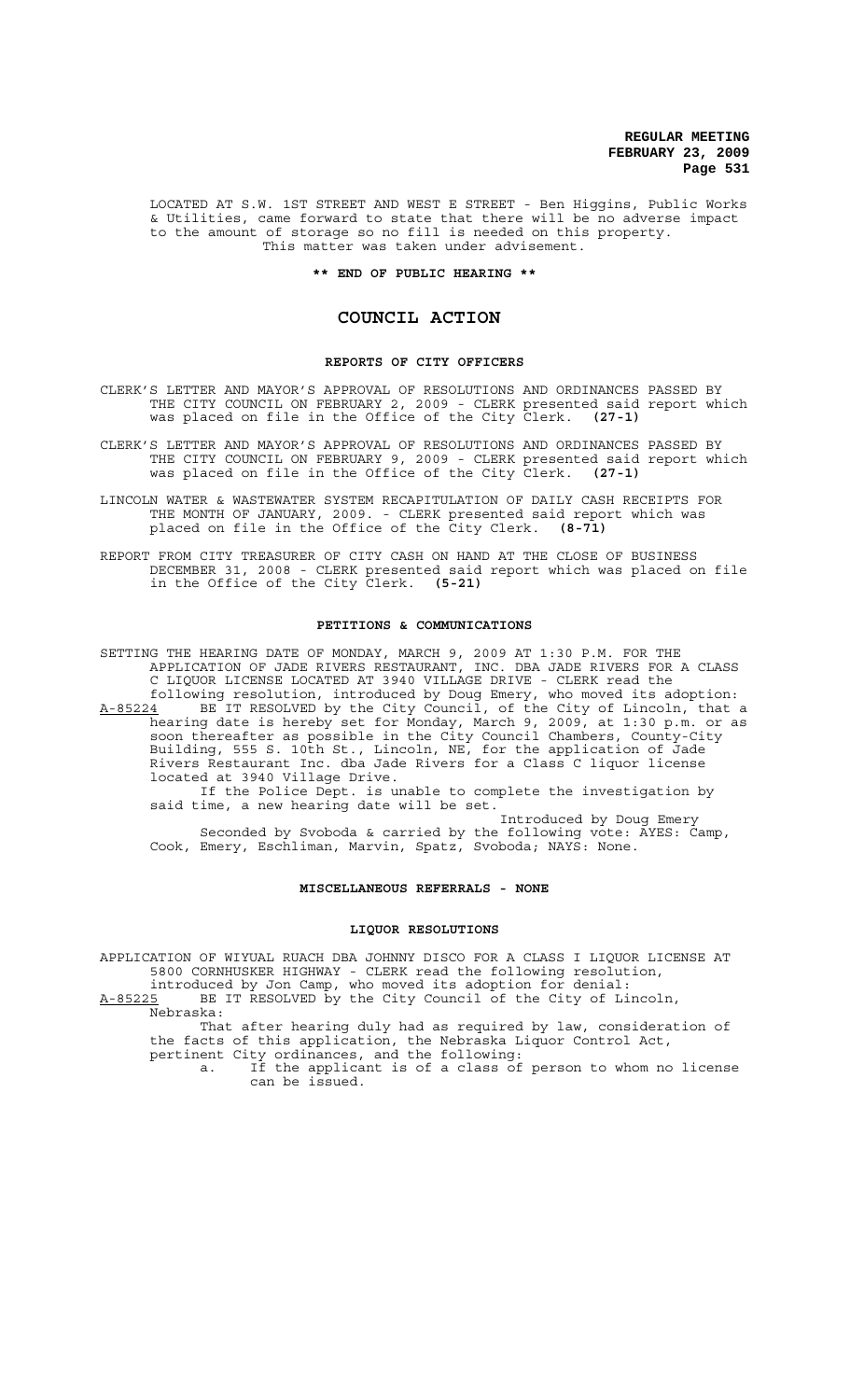- b. If the existing population of the City of Lincoln and the projected population growth of the City of Lincoln and within the area to be served are adequate to support the proposed license.
- c. If the issuance of the license would be compatible with the nature of the neighborhood or community.
- d. If existing licenses with similar privileges adequately serve the area.
- e. If there are any existing motor vehicle and/or pedestrian traffic flow in the area or if this application would cause motor vehicle and/or pedestrian traffic flow issues.
- f. If there is an adequate number of existing law enforcement officers in the area.
- g. If there are zoning and/or distance restrictions that
- prevent the issuance of a license. h. If there are sanitation and/or sanitary conditions on or about the area.
	- If a citizens' protest has been made.

The City Council recommends to the Nebraska Liquor Control Commission that the application of Wiyual Ruach dba Johnny Disco for a Class "I" liquor license, at 5800 Cornhusker Highway, Lincoln, Nebraska, be denied. The City Council has determined that the application should be denied for one or more of the following reasons:

- a. The applicant is unfit, unwilling, and/or unable to properly provide the service proposed within the City of Lincoln.
- b. The applicant cannot conform to all provisions and requirements of and rules and regulations adopted pursuant to the Nebraska Liquor Control Act and/or pertinent City ordinances.
- c. The applicant has not demonstrated that the type of management and control to be exercised over the premises described in the application will be sufficient to insure that the licensed business can conform to all provisions and requirements of and rules and regulations adopted pursuant to the Nebraska Liquor Control Act, and pertinent City ordinances.
- d. The applicant has not demonstrated that the issuance of the license is or will be required by the present or future public convenience and necessity.
- e. The applicant has failed to obtain a special permit under applicable provisions of the City's zoning restrictions. BE IT FURTHER RESOLVED that the City Clerk is directed to transmit

a copy of this resolution to the Nebraska Liquor Control Commission. Introduced by Jon Camp

Seconded by Emery & carried by the following vote: AYES: Camp, Cook, Emery, Eschliman, Marvin, Spatz, Svoboda; NAYS: None.

APPLICATION OF GJJRB LLC DBA THE SPIGOT LOUNGE FOR A CLASS C LIQUOR LICENSE AT 1624 O STREET - CLERK read the following resolution, introduced by Jon Camp, who moved its adoption for approval:

A-85226 BE IT RESOLVED by the City Council of the City of Lincoln, Nebraska:

That after hearing duly had as required by law, consideration of the facts of this application, the Nebraska Liquor Control Act, and the pertinent City ordinances, the City Council recommends that the application of GJJRB LLC dba The Spigot Lounge for a Class "C" liquor license at 1624 O Street, Lincoln, Nebraska, for the license period ending October 31, 2009, be approved with the condition that the premise complies in every respect with all city and state regulations. The City Clerk is directed to transmit a copy of this resolution to the Nebraska Liquor Control Commission.

Introduced by Jon Camp

Seconded by Emery & carried by the following vote: AYES: Camp, Emery, Marvin, Spatz, Svoboda; NAYS: Cook, Eschliman.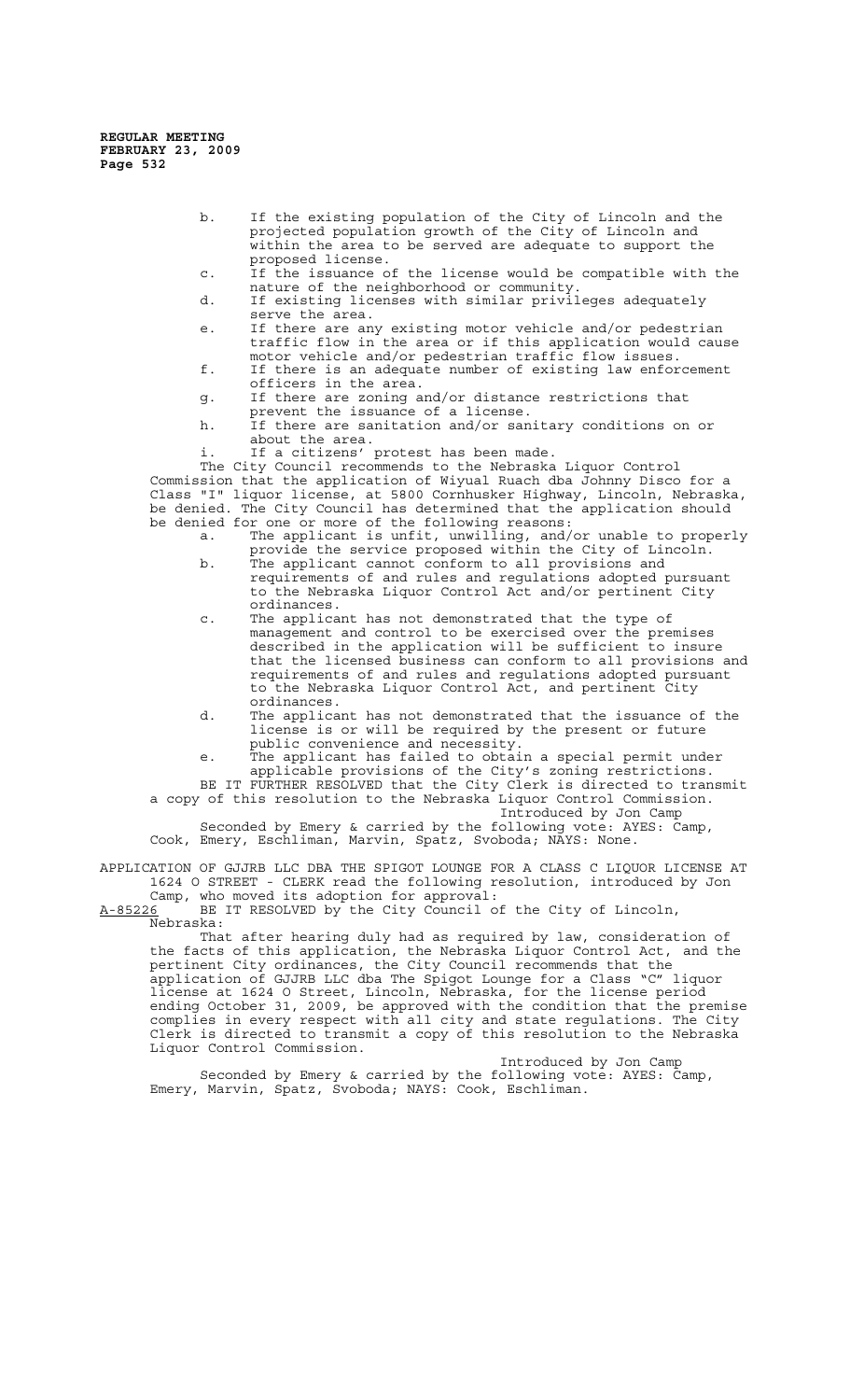MANAGER APPLICATION OF RANDY A. WILSON, JR. FOR GJJRB LLC DBA THE SPIGOT LOUNGE AT 1624 O STREET - CLERK read the following resolution, introduced by Jon Camp, who moved its adoption for approval:

A-85227 WHEREAS, GJJRB LLC dba The Spigot Lounge located at 1624 O Street, Lincoln, Nebraska has been approved for a Retail Class "C" liquor

license, and now requests that Randy A. Wilson be named manager; WHEREAS, Randy A. Wilson appears to be a fit and proper person to manage said business.

NOW, THEREFORE, BE IT RESOLVED by the City Council of the City of Lincoln, Nebraska:

That after hearing duly had as required by law, consideration of the facts of this application, the Nebraska Liquor Control Act, and the pertinent City ordinances, the City Council recommends that Randy A. Wilson be approved as manager of this business for said licensee. The City Clerk is directed to transmit a copy of this resolution to the Nebraska Liquor Control Commission.

Introduced by Jon Camp Seconded by Emery & carried by the following vote: AYES: Camp, Emery, Eschliman, Marvin, Spatz, Svoboda; NAYS: Cook.

APPLICATION OF EL PLATANAR, INC. DBA LA TAPATILLA FOR A CLASS C LIQUOR LICENSE AT 1037 L STREET - CLERK read the following resolution, introduced by Jon Camp, who moved its adoption for approval:

A-85228 BE IT RESOLVED by the City Council of the City of Lincoln, Nebraska:

That after hearing duly had as required by law, consideration of the facts of this application, the Nebraska Liquor Control Act, and the pertinent City ordinances, the City Council recommends that the application of El Platanar, Inc. dba La Tapatilla for a Class "C" liquor license at 1037 L Street, Lincoln, Nebraska, for the license period ending October 31, 2009, be approved with the condition that the premise complies in every respect with all city and state regulations. The City Clerk is directed to transmit a copy of this resolution to the Nebraska Liquor Control Commission.

Introduced by Jon Camp Seconded by Emery & carried by the following vote: AYES: Camp, Cook, Emery, Eschliman, Marvin, Spatz, Svoboda; NAYS: None.

MANAGER APPLICATION OF GUILLERMO HARO FOR EL PLATANAR, INC. DBA LA TAPATILLA AT 1037 L STREET - CLERK read the following resolution, introduced by Jon Camp, who moved its adoption for approval:

A-85229 WHEREAS, El Platanar, Inc. dba La Tapatilla located at 1037 L Street, Lincoln, Nebraska has been approved for a Retail Class "C"

liquor license, and now requests that Guillermo Haro be named manager; WHEREAS, Guillermo Haro appears to be a fit and proper person to manage said business.

NOW, THEREFORE, BE IT RESOLVED by the City Council of the City of Lincoln, Nebraska:

That after hearing duly had as required by law, consideration of the facts of this application, the Nebraska Liquor Control Act, and the pertinent City ordinances, the City Council recommends that Guillermo Haro be approved as manager of this business for said licensee. The City Clerk is directed to transmit a copy of this resolution to the Nebraska Liquor Control Commission.

Introduced by Jon Camp Seconded by Emery & carried by the following vote: AYES: Camp, Cook, Emery, Eschliman, Marvin, Spatz, Svoboda; NAYS: None.

# **ORDINANCES - 2ND READING & RELATED RESOLUTIONS (as required)**

CHANGE OF ZONE 08070 – APPLICATION OF THE HISTORIC PRESERVATION COMMISSION ON BEHALF OF CHURCH OF THE NAZARENE TO DESIGNATE THE STANDARD OIL COMPANY BARN AND GARAGE AT 1219 NORTH 14TH STREET AS A HISTORIC LANDMARK AND TO CHANGE THE ZONING FROM I-1 INDUSTRIAL TO B-3 COMMERCIAL DISTRICT - CLERK read an ordinance, introduced by Jonathan Cook, amending the City of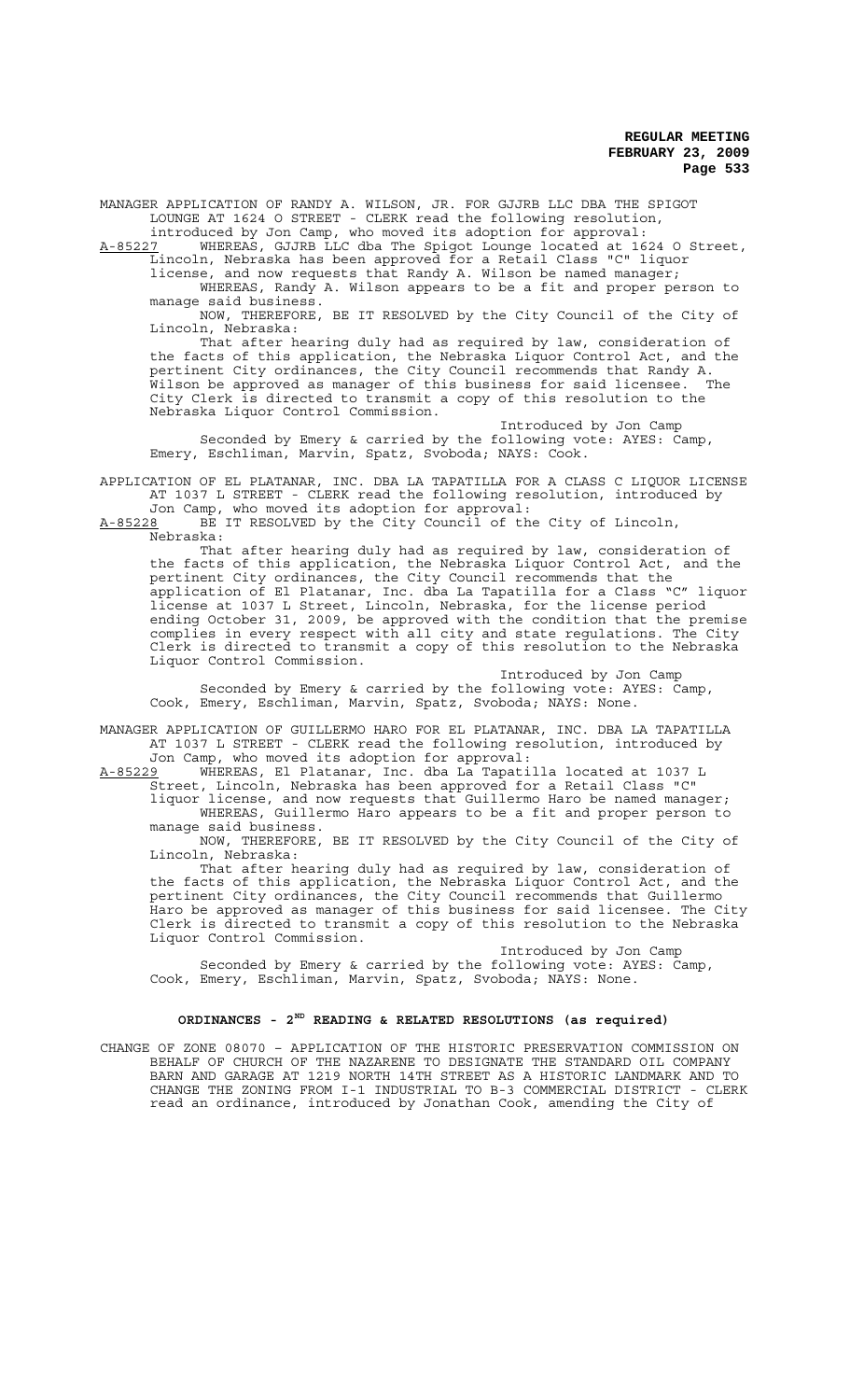Lincoln Zoning District Maps attached to and made a part of Title 27 of the Lincoln Municipal and designating certain property as a Landmark, the second time.

- ANNEXATION NO. 08009 AMENDING THE LINCOLN CORPORATE LIMITS MAP BY ANNEXING APPROXIMATELY 105.4 ACRES OF PROPERTY GENERALLY LOCATED AT NORTH 84TH STREET AND CORNHUSKER HIGHWAY - CLERK read an ordinance, introduced by Jonathan Cook, annexing and including the below described land as part of the City of Lincoln, Nebraska and amending the Corporate Limits Map attached to and made a part of Ordinance No. 18208, to reflect the extension of the corporate limits boundary of the City of Lincoln, Nebraska established and shown thereon, the second time.
- ANNEXATION NO. 08010 AMENDING THE LINCOLN CORPORATE LIMITS MAP BY ANNEXING APPROXIMATELY 443 ACRES OF PROPERTY GENERALLY LOCATED FROM SOUTH 66TH STREET TO SOUTH 84TH STREET, FROM PINE LAKE ROAD TO THE RAILROAD TRACKS NORTH OF YANKEE HILL ROAD - CLERK read an ordinance, introduced by Jonathan Cook, annexing and including the below described land as part of the City of Lincoln, Nebraska and amending the Corporate Limits Map attached to and made a part of Ordinance No. 18208, to reflect the extension of the corporate limits boundary of the City of Lincoln, Nebraska established and shown thereon, the second time.
- ANNEXATION NO. 08012 AMENDING THE LINCOLN CORPORATE LIMITS MAP BY ANNEXING APPROXIMATELY 22.2 ACRES OF PROPERTY GENERALLY LOCATED SOUTHWEST OF THE INTERSECTION OF SOUTH 27TH STREET AND ROKEBY ROAD AND NORTHEAST OF THE INTERSECTION OF SOUTH 27TH STREET AND ROKEBY ROAD - CLERK read an ordinance, introduced by Jonathan Cook, annexing and including the below described land as part of the City of Lincoln, Nebraska and amending the Corporate Limits Map attached to and made a part of Ordinance No. 18208, to reflect the extension of the corporate limits boundary of the City of Lincoln, Nebraska established and shown thereon, the second time.
- ANNEXATION NO. 08014 AMENDING THE LINCOLN CORPORATE LIMITS MAP BY ANNEXING APPROXIMATELY 145.2 ACRES OF PROPERTY GENERALLY LOCATED AT SOUTH 1ST STREET AND VAN DORN STREET AND SOUTH 6TH STREET AND PIONEERS BOULEVARD - CLERK read an ordinance, introduced by Jonathan Cook, annexing and including the below described land as part of the City of Lincoln, Nebraska and amending the Corporate Limits Map attached to and made a part of Ordinance No. 18208, to reflect the extension of the corporate limits boundary of the City of Lincoln, Nebraska established and shown thereon, the second time.
- ANNEXATION NO. 08015 AMENDING THE LINCOLN CORPORATE LIMITS MAP BY ANNEXING APPROXIMATELY 117 ACRES OF PROPERTY GENERALLY LOCATED NEAR SOUTH FOLSOM STREET FROM WEST PROSPECTOR PLACE TO WEST PIONEERS BOULEVARD - CLERK read an ordinance, introduced by Jonathan Cook, annexing and including the below described land as part of the City of Lincoln, Nebraska and amending the Corporate Limits Map attached to and made a part of Ordinance No. 18208, to reflect the extension of the corporate limits boundary of the City of Lincoln, Nebraska established and shown thereon, the second time.
- ANNEXATION NO. 08016 AMENDING THE LINCOLN CORPORATE LIMITS MAP BY ANNEXING APPROXIMATELY 243.1 ACRES OF PROPERTY GENERALLY LOCATED AT N.W. 48TH STREET AND INTERSTATE 80 - CLERK read an ordinance, introduced by Jonathan Cook, annexing and including the below described land as part of the City of Lincoln, Nebraska amending the Corporate Limits Map attached to and made a part of Ordinance No. 18208, to reflect the extension of the corporate limits boundary of the City of Lincoln, Nebraska established and shown thereon, the second time.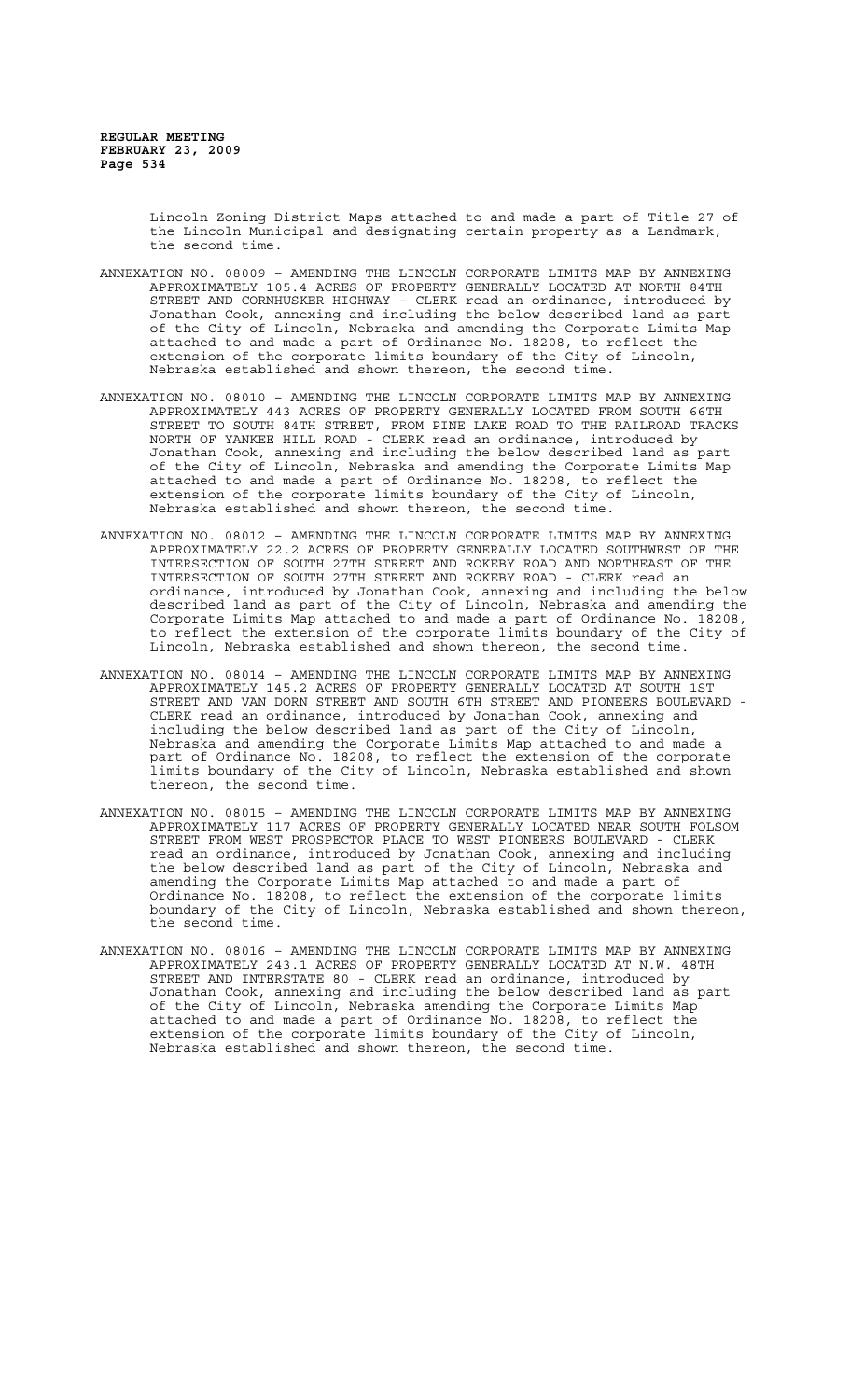- ANNEXATION NO. 08017 AMENDING THE LINCOLN CORPORATE LIMITS MAP BY ANNEXING APPROXIMATELY 32.2 ACRES OF PROPERTY GENERALLY LOCATED AT N.W. 40TH STREET AND WEST ADAMS STREET - CLERK read an ordinance, introduced by Jonathan Cook, annexing and including the below described land as part of the City of Lincoln, Nebraska amending the Corporate Limits Map attached to and made a part of Ordinance No. 18208, to reflect the extension of the corporate limits boundary of the City of Lincoln, Nebraska established and shown thereon, the second time.
- ANNEXATION NO. 08018 AMENDING THE LINCOLN CORPORATE LIMITS MAP BY ANNEXING APPROXIMATELY 6.8 ACRES OF PROPERTY GENERALLY LOCATED AT N.W. 12TH STREET AND U.S. HIGHWAY 34 - CLERK read an ordinance, introduced by Jonathan Cook, annexing and including the below described land as part of the City of Lincoln, Nebraska amending the Corporate Limits Map attached to and made a part of Ordinance No. 18208, to reflect the extension of the corporate limits boundary of the City of Lincoln, Nebraska established and shown thereon, the second time.
- ANNEXATION NO. 08021 AMENDING THE LINCOLN CORPORATE LIMITS MAP BY ANNEXING APPROXIMATELY 133.8 ACRES OF PROPERTY GENERALLY LOCATED AT NORTH 44TH STREET AND SUPERIOR STREET - CLERK read an ordinance, introduced by Jonathan Cook, annexing and including the below described land as part of the City of Lincoln, Nebraska amending the Corporate Limits Map attached to and made a part of Ordinance No. 18208, to reflect the extension of the corporate limits boundary of the City of Lincoln, Nebraska established and shown thereon, the second time.
- APPROVING THE LEASE AGREEMENT BETWEEN THE CITY AND SLICK GRAPHIX FOR THE LEASE OF OFFICE SPACE BY THE LINCOLN AREA AGENCY ON AGING FOR ITS LINCOLN INFORMATION FOR THE ELDERLY (LIFE) PROGRAM AT 370 FIFTH STREET, DAVID CITY, NE 68632 FOR A TERM OF MARCH 1, 2009 THROUGH FEBRUARY 28, 2010 - CLERK read an ordinance, introduced by Jonathan Cook, accepting and approving a Lease Agreement between the City of Lincoln and Slick Graphix for the lease of office space by the Lincoln Area Agency on Aging for its Lincoln Information For the Elderly (LIFE) Program located at 370 Firth Street, David City, NE 68632, for a term of March 1, 2009 through February 28, 2010, the second time.
- VACATION 08012 APPLICATION OF HUNG T. NGUYEN AND THUY LE NGUYEN TO VACATE THAT PORTION OF THE EAST-WEST ALLEY IN BLOCK 8, TRESTERS ADDITION, FROM THE EAST LINE OF NORTH 26TH STREET TO THE WEST LINE OF THE VACATED NORTH-SOUTH ALLEY (EXTENDED) IN SAID BLOCK 8, TRESTERS ADDITION, GENERALLY LOCATED BETWEEN N. 26TH STREET AND N. 27TH STREET, NORTH OF W STREET - CLERK read an ordinance, introduced by Jonathan Cook, vacating the east-west alley from the east line of N.  $26^\mathrm{th}$  Street east approximately 125 feet between N. 26<sup>th</sup> Street and N. 27<sup>th</sup> Street, north of W Street, and retaining title thereto in the City of Lincoln, Lancaster County, Nebraska, the second time.

## **PUBLIC HEARING RESOLUTIONS**

- ACCEPTING THE REPORT OF NEW AND PENDING CLAIMS AGAINST THE CITY AND APPROVING DISPOSITION OF CLAIMS SET FORTH FOR THE PERIOD OF JANUARY 16 - 31, 2009 - PRIOR to reading:<br>MARVIN Moved to amen
- Moved to amend Bill No. 09R-25 in the following manner: On line 14, the amount of the settled claim of Dave Pauley should be changed to \$3,449.35.

Seconded by Cook & carried by the following vote: AYES: Camp, Cook, Emery, Eschliman, Marvin, Spatz, Svoboda; NAYS: None.

CLERK Read the following amended resolution, introduced by Jonathan Cook, who moved its adoption:<br>A-85230 BE IT RESOLVED by the C

BE IT RESOLVED by the City Council of the City of Lincoln, Nebraska: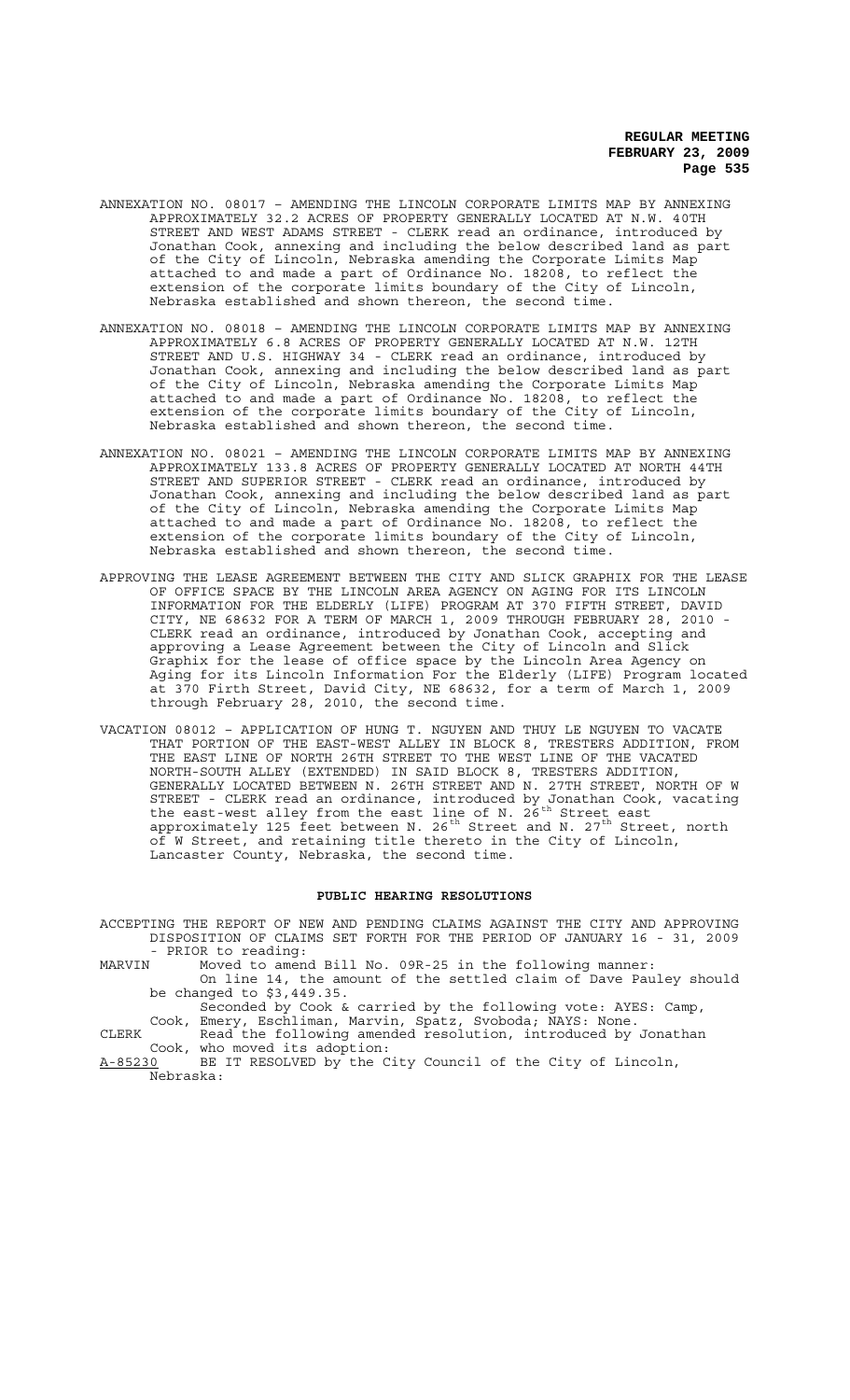That the claims listed in the attached report, marked as Exhibit "A", dated February 2, 2009, of various new and pending tort claims filed against the City of Lincoln with the Office of the City Attorney or the Office of the City Clerk, as well as claims which have been disposed of, are hereby received as required by Neb. Rev. Stat. § 13-905 (Reissue 1997). The dispositions of claims by the Office of the City Attorney, as shown by the attached report, are hereby approved: DENIED ALLOWED/SETTLED

| \$3,060.00                         | Progressive Insurance  |                              |
|------------------------------------|------------------------|------------------------------|
| 1,958.23                           | (Claim No. 08-1324046) | \$322.64                     |
| 889.84                             | Corwin Stevenson       | 203.30                       |
| Richard Kenneth German<br>3,394.91 | Julie Carmer           | 4,342.32                     |
| 93.30                              | Dave Pauley            |                              |
|                                    | Cherise Stortvedt      | 100.00                       |
|                                    |                        | <del>1,949.35</del> 3,449.35 |

The City Attorney is hereby directed to mail to the various claimants listed herein a copy of this resolution which shows the final disposition of their claim.

Introduced by Jonathan Cook Seconded by Emery & carried by the following vote: AYES: Camp, Cook, Emery, Eschliman, Marvin, Spatz, Svoboda; NAYS: None.

MISC. NO. 08015 - DECLARING THE SOUTH CAPITOL REDEVELOPMENT AREA AS BLIGHTED AND SUBSTANDARD CONSISTING OF APPROXIMATELY 287 ACRES GENERALLY BOUNDED BY 8TH STREET TO 18TH STREET, BETWEEN EUCLID AVENUE AND G STREET - CLERK read the following resolution, introduced by Jonathan Cook, who moved its adoption:<br><u>A-85231</u> WHEREAS

WHEREAS, it is desirable and in the public interest that the City of Lincoln, Nebraska, a municipal corporation and a city of the primary class, undertake and carry out urban redevelopment projects in areas of the City which are determined to be substandard and blighted and in need of redevelopment; and

WHEREAS, Chapter 18, Article 21, Nebraska Reissue Revised Statutes of 1943, as amended, known as the Community Development Law, is the urban renewal and redevelopment law for the State of Nebraska and prescribes the requirements and procedures for the planning and implementation of urban redevelopment projects; and

WHEREAS, the City in accordance with its Home Rule Charter and the laws of the State of Nebraska applicable to cities of the primary class has duly prepared and approved a general plan for the development of the City known as its Comprehensive Plan, all as required by Section 18- 2110, R.R.S. 1943; and

WHEREAS, this Council has received and duly considered evidence relating to the present condition of the South Capitol Redevelopment Area, generally bounded by 8th Street to 18th Street, between Euclid Avenue and G Street, as shown and described on Attachment "A" (entitled South Capitol Redevelopment Area Blight and Substandard Determination Study); and

WHEREAS, this Council has received and duly considered other evidence, including evidence relating to the scope and limitations of the nearby redevelopment plans in the area, and the inability of the other plans to effectively remedy the substandard and blighted conditions;

WHEREAS, Article 8, Section 12 of the Constitution of the State of Nebraska requires that said area must be found to be both substandard and blighted in order for tax increment financing to be used in said area; and

WHEREAS, Section 18-2109, R.R.S. 1943, as amended, requires that prior to the preparation by the City of an urban redevelopment plan for a redevelopment project for the South Capitol Redevelopment Area, this Council as governing body of the City, by resolution, after review and recommendation from the Lincoln City Lancaster County Planning Commission, find and determine that said area is both a substandard and blighted area as defined in said Community Development Law, and in need of redevelopment; and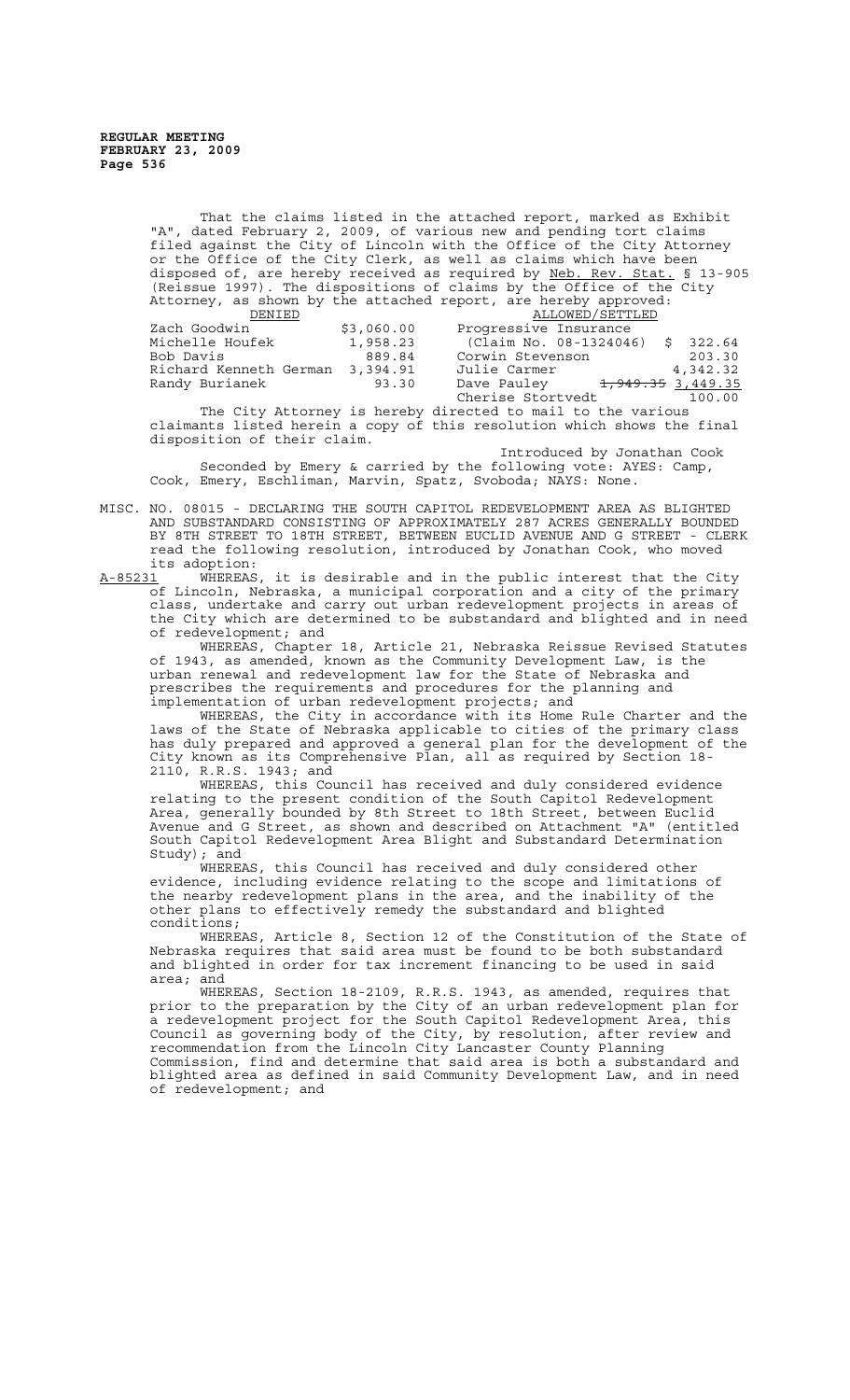WHEREAS, on January 2, 2009, notice of public hearing was mailed, postage prepaid, to the president or chairperson of the governing body of each county, school district, community college, educational service unit, and natural resource district in which the real property subject to such plan is located and whose property tax receipts would be directly affected and to all registered neighborhood associations located in whole or in part within a one mile radius of the area to be redeveloped setting forth the time, date, place, and purpose, of the public hearing to be held on January 14, 2009, before the Lincoln City - Lancaster County Planning Commission regarding the proposed determination that the South Capitol Redevelopment Area be declared a blighted and substandard area as defined in the Nebraska Community Development Law, a copy of said notice and list of said registered neighborhood associations having been attached hereto as Attachment "B" and "C" respectively; and

WHEREAS, the Lincoln City-Lancaster County Planning Commission on January 14, 2009 recommended that the South Capitol Redevelopment Area be found to be both a substandard and blighted area as defined in said Community Development Law and the evidence demonstrates that said South Capitol Redevelopment Area as shown and described on Attachment "A" constitutes both a substandard and blighted area as defined in said Community Development Law, which area is in need of redevelopment.

WHEREAS, on February 6, 2009 a notice of public hearing was mailed, postage prepaid, to the foregoing governing bodies and registered neighborhood associations setting forth the time, date, place, and purpose of the public hearing before the City Council to be held on February 23, 2009 regarding the proposed determination that the South Capitol Redevelopment Area be declared a blighted and substandard area as defined in the Nebraska Community Development Law, a copy of said notice having been attached hereto as Attachment "D"; and

WHEREAS, on February 6, 2009 and February 13, 2009 a notice of public hearing was published in the Lincoln Journal Star newspaper, setting forth the time, date, place, and purpose of the public hearing to be held on February 23, 2009 regarding the proposed determination that the South Capitol Redevelopment Area be declared a blighted and substandard area as defined in the Nebraska Community Development Law, a copy of such notice having been attached hereto and marked as Attachment "E"; and

WHEREAS, on February 23, 2008 in the City Council Chambers of the County City Building, 555 South 10th Street, Lincoln, Nebraska, the City Council held a public hearing relating to the proposed determination that the South Capitol Redevelopment Area be declared a blighted and substandard area as defined in the Nebraska Community Development Law and all interested parties were afforded at such public hearing a reasonable opportunity to express their views respecting said proposed plan; and

WHEREAS, the City Council has duly considered all statements made and materials submitted relating to said proposed determination.

NOW, THEREFORE, BE IT RESOLVED by the City Council of the City of Lincoln, Nebraska:

1. That it is hereby found and determined that substandard and blighted conditions exist as set forth and discussed in Attachment "A" (entitled South Capitol Redevelopment Area Blight and Substandard Determination Study) attached hereto and incorporated herein as though fully set forth verbatim.

That it is hereby found and determined that the South Capitol Redevelopment Area as shown and described on Attachment "A", constitutes both a substandard and blighted area as defined by subsections (10) and (11), respectively, of Section 18-2103, R.R.S. 1943, as amended, and that said area is in need of redevelopment.

3. That it is hereby found and determined that said area is an eligible site for urban redevelopment projects under the provision of Chapter 18, Article 21, Nebraska Revised Statutes of 1943, as amended.

4. That the elimination of said substandard and blighted conditions under the authority of the Community Development Law is found to be a public purpose and in the public interest.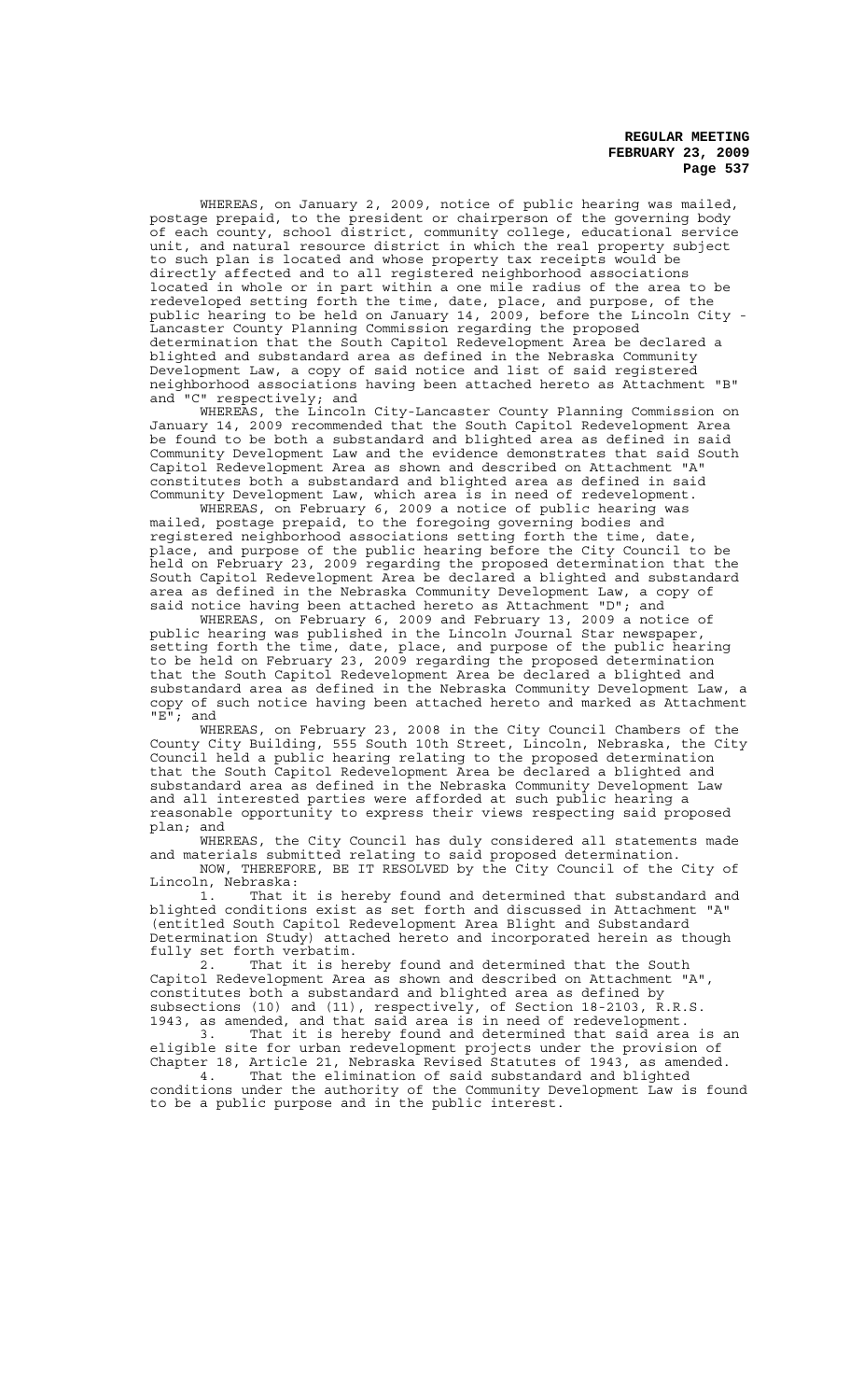5. That such substandard and blighted conditions are beyond remedy and control solely by regulatory process and the exercise of police power and cannot be dealt with effectively by the ordinary operations or private enterprise without the aid provided by the Community Development law, specifically including Tax Increment Financing.

BE IT FURTHER RESOLVED that the Department of Urban Development as the duly designated community development agency for the City of Lincoln is hereby authorized and directed to immediately proceed with the preparation of a new redevelopment plan and associated projects for the South Capitol Redevelopment Area, which plan shall be prepared in accordance with the requirements and procedures of said Chapter 18, Article 21, for ultimate review and consideration by this Council. Introduced by Jonathan Cook

Seconded by Emery & carried by the following vote: AYES: Camp, Cook, Emery, Eschliman, Marvin, Spatz, Svoboda; NAYS: None.

- SPECIAL PERMIT NO. 310D APPLICATION OF THE AMBASSADOR LINCOLN TO ADJUST THE ALLOWED HEIGHT AND SIDE SETBACK REQUIREMENTS TO ALLOW FOR THE RENOVATION AND EXPANSION OF THE EXISTING HEALTH CARE FACILITY, ON PROPERTY GENERALLY LOCATED SOUTH OF THE INTERSECTION OF SOUTH COTNER BOULEVARD AND NORMAL BOULEVARD - CLERK read the following resolution, introduced by Jonathan Cook, who moved its adoption:<br>A-85232 WHEREAS, The Ambassador Lincoln has
- WHEREAS, The Ambassador Lincoln has submitted an application designated as Special Permit No. 310D to allow for the renovation and expansion of the existing health care facility, with a request to adjust the allowed height and side setback requirements, on property generally located at South Cotner Boulevard and Normal Boulevard, legally described as:

Lot 188 I.T., located in the Southwest Quarter of Section 32, Township 10 North, Range 7 East of the 6th P.M., Lincoln, Lancaster County, Nebraska;

WHEREAS, the real property adjacent to the area included within the site plan for the expanded health care facility will not be adversely affected; and

WHEREAS, said site plan together with the terms and conditions hereinafter set forth are consistent with the intent and purpose of Title 27 of the Lincoln Municipal Code to promote the public health, safety, and general welfare.

NOW, THEREFORE, BE IT RESOLVED by the City Council of the City of Lincoln, Nebraska:

That the application of The Ambassador, hereinafter referred to as "Permittee", to renovate and expand the health care facility on property legally described above be and the same is hereby granted under the provisions of Section 27.63.080 of the Lincoln Municipal Code upon .<br>condition that construction of said health care facility be in substantial compliance with said application, the site plan, and the following additional express terms, conditions, and requirements:

1. This approval permits a health care facility with a maximum 1. This approval permits a health care facility with a maxim<br>35% lot coverage and reduces the side yard setback along the east lot line from 35' to 10' and increases the maximum height from 35' to 45'.

2. Before receiving building permits the Permittee shall: a. Submit to the Planning Department a revised and reproducible final plot plan including 5 copies

showing the following required revisions. i. Designate the 100-year floodplain and FEMA

cross-sections and elevations on the plan. ii. Revise the setbacks to define the building envelope as follows: 25' along the north lot line; 10' along the east lot line; 10' north of the north line of the bike trail easement; 35' along the west lot line.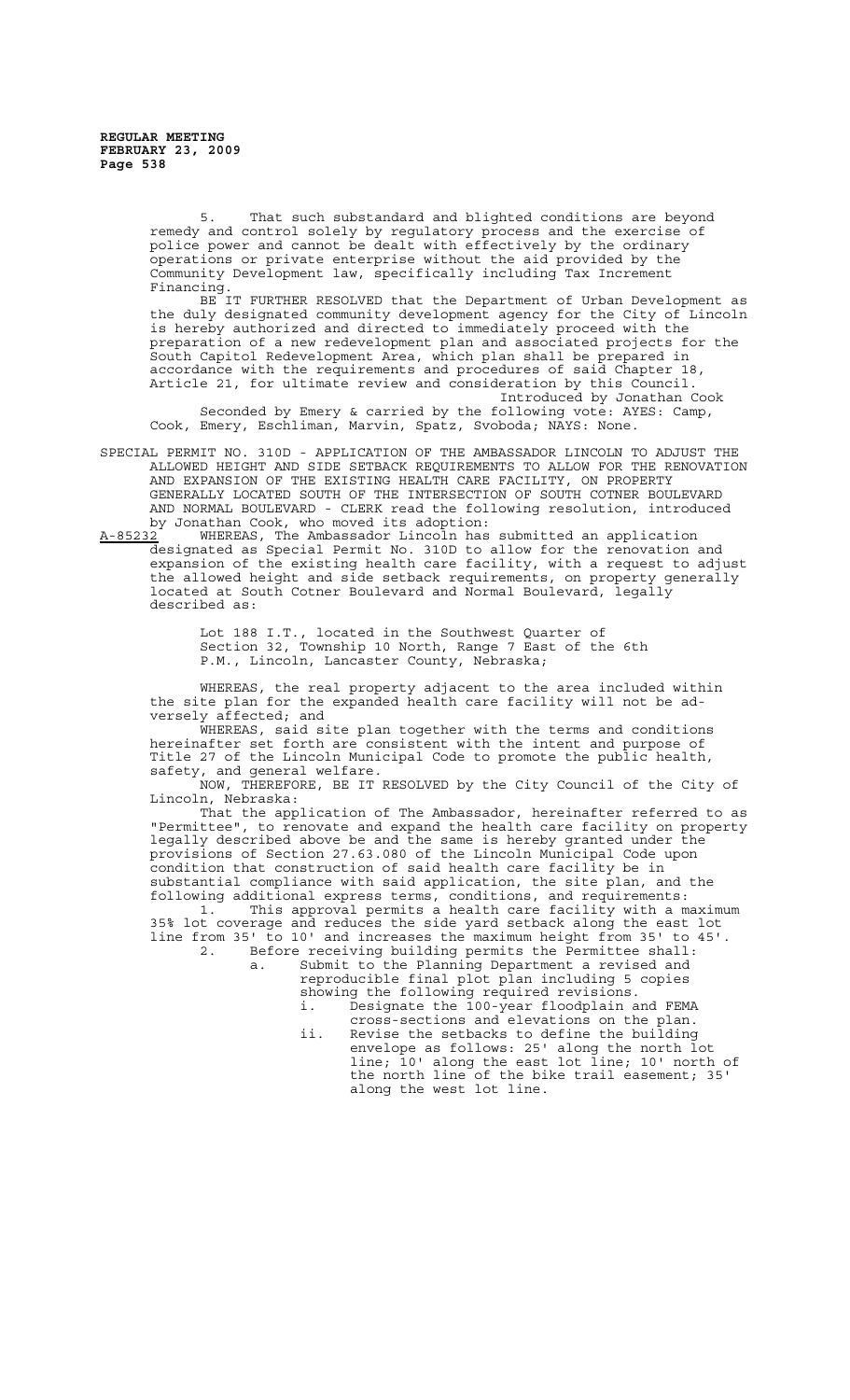- iii. Revise the setbacks to parking to show 10' from the north line of the bike trail easement, and 6' from the west lot line.
- iv. Revise the landscaping note to state "All landscaping to be provided per LMC and Design Standards at the time of building permit."
- v. Add a general note that states "All new parking to comply with LMC and Design Standards. vi. Re-label "South Cotner Boulevard (Private
- Roadway)" as "Driveway".
- vii. Re-label "Existing 8' Sidewalk" as "Existing 8' Bike Trail".
- viii. Show finished floor elevation, which must be one foot above existing 100-year floodplain.
- ix. Revise site plan to the satisfaction of Public Works and Utilities.
- b. Provide documentation that an easement has been granted to The Ambassador allowing shared access to the driveway onto Normal Blvd located on the adjacent property to the west.

c. The construction plans must substantially comply with the approved plans.

3. Before occupying the buildings, all development and construction must substantially comply with the approved plans. 4. All privately-owned improvements, including landscaping, 4. All privately-owned improvements, in<br>must be permanently maintained by the Permittee.<br>5. The physical location of all setback

5. The physical location of all setbacks, yards, buildings, parking, and circulation elements and similar matters must be in and circulation elements and similar matters must be in substantial compliance with the location of said items as shown on the approved site plan.

The terms, conditions, and requirements of this resolution shall run with the land and be binding upon the Permittee, its successors and assigns.

7. The Permittee shall sign and return the letter of acceptance to the City Clerk within 60 days following the approval of the special permit, provided, however, said 60-day period may be extended up to six months by administrative amendment. The City Clerk shall file a copy of the resolution approving the special permit and the letter of acceptance with the Register of Deeds, filling fees therefor to be paid in advance by the Permittee.

8. The site plan as approved with this resolution voids and supersedes all previously approved site plans, however the terms and conditions of all prior resolutions approving Special Permit 310 as amended shall remain in full force and effect except as specifically amended by this resolution.

Introduced by Jonathan Cook Seconded by Emery & carried by the following vote: AYES: Camp, Cook, Emery, Eschliman, Marvin, Spatz, Svoboda; NAYS: None.

APPROVING AND RATIFYING THE LABOR CONTRACT BETWEEN THE CITY OF LINCOLN AND THE LINCOLN FIREFIGHTERS ASSOCIATION EFFECTIVE AUGUST 21, 2008 - CLERK read the following resolution, introduced by Jonathan Cook, who moved its adoption:<br>A-85233 BE

BE IT RESOLVED by the City Council of the City of Lincoln, Nebraska:

That the attached labor agreement between the City of Lincoln and the Lincoln Firefighters Association, Local No. 644, International Association of Firefighters, to be effective August 21, 2008, is hereby ratified and approved, and the Mayor is authorized to execute the same on behalf of the City.

Introduced by Jonathan Cook Seconded by Emery & carried by the following vote: AYES: Cook, Emery, Eschliman, Marvin, Svoboda; NAYS: Camp, Spatz.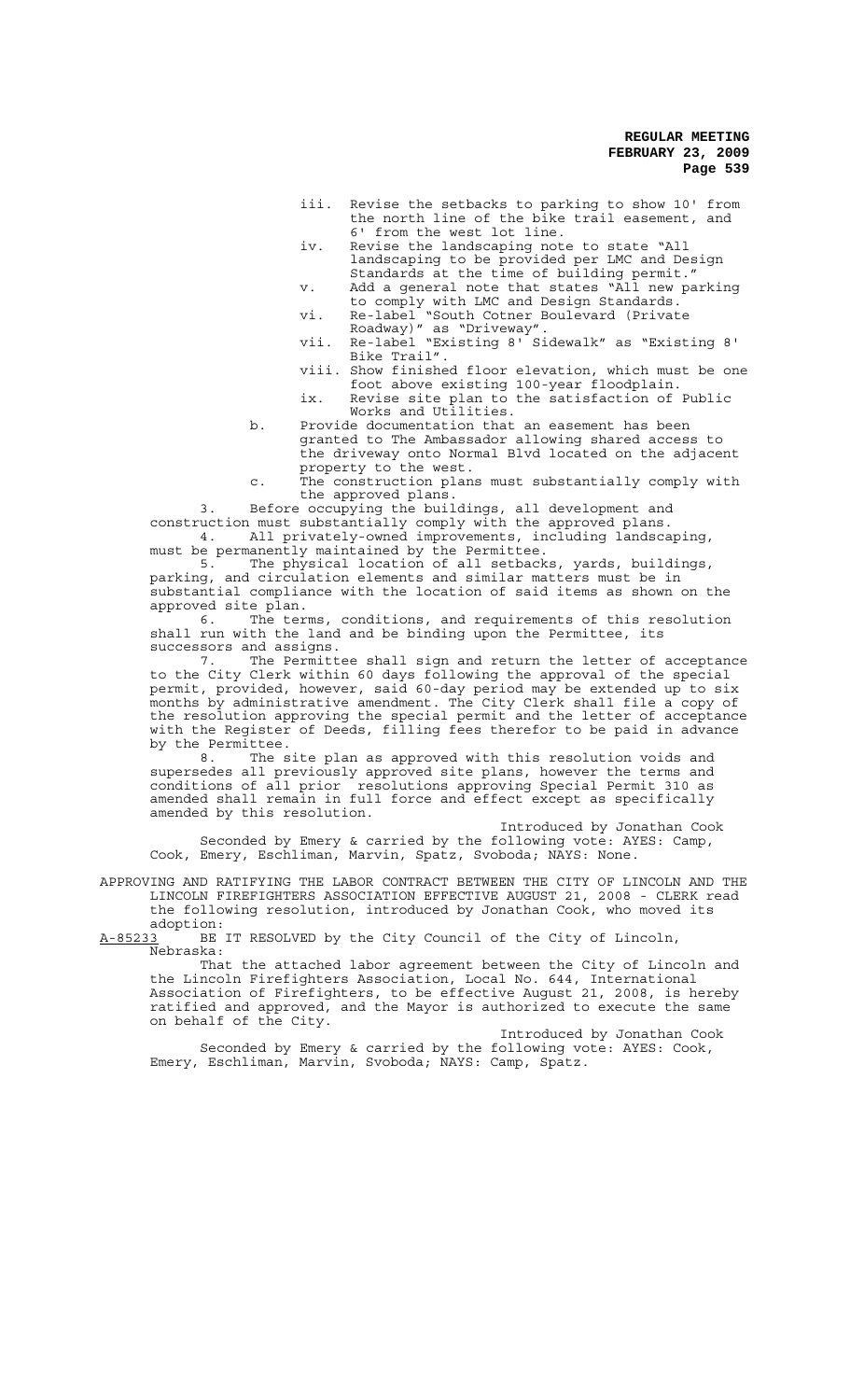APPROVING A TRANSFER OF APPROPRIATIONS IN THE AMOUNT OF \$427,458 WITHIN THE 2008-2009 OPERATING BUDGET FROM GENERAL EXPENSE/SHARED SERVICES - CORRECTIONS TO VARIOUS ACCOUNTS IN THE LINCOLN FIRE AND RESCUE, BUILDING AND SAFETY DEPARTMENTS AND THE SOCIAL SECURITY BUDGETS TO COVER ADDITIONAL AMOUNTS NEEDED FOR THE 2008-2009 CONTRACT WITH THE INTERNATIONAL ASSOCIATION OF FIREFIGHTERS - CLERK read the following resolution, introduced by Jonathan Cook, who moved its adoption: A-85234 A RESOLUTION authorizing the transfer of appropriations and cash within the 2008-2009 operating budget in the amount of \$427,458.00 from General Expense/Shared Services - Corrections (18002.5647) for reallocation to various accounts in the Lincoln Fire and Rescue, Building and Safety Departments and the Social Security budgets to cover additional amounts needed for the 2008-2009 contract with the International Association of Firefighters. BE IT RESOLVED by the City Council of the City of Lincoln, Nebraska: That the transfer of appropriations in the amount of \$427,458.00 from General Expense/Shared Services - Corrections (18002.5647) for reallocation to various accounts in the Lincoln Fire and Rescue, Building and Safety Departments and the Social Security budgets as set out below is approved and the Finance Director is authorized to make such transfers on passage of this resolution: FROM 18002.5647 427.458.00 TO 05001.5021 34.00<br>05002.5021 3.641.00 3,641.00<br>3,394.00 05003.5021<br>05004.5021 05004.5021 355,477.00

227121.5021 7,718.00 08012.5021 5,096.00 08013.5021 7,300.00 05006.5021 40,741.00<br>06003.5087 4.057.00 06003.5087

Total \$427,458.00

Introduced by Jonathan Cook Seconded by Emery & carried by the following vote: AYES: Cook, Emery, Eschliman, Marvin, Spatz, Svoboda; NAYS: Camp.

APPROVING A CONSERVATION EASEMENT AGREEMENT BETWEEN DAVID C. LANGE AND THE CITY OF LINCOLN REGARDING DAVID C. LANGE'S CONVEYANCE OF A PERMANENT CONSERVATION EASEMENT TO THE CITY OF LINCOLN TO PRESERVE THE FLOOD STORAGE CAPACITY ON LOT 3, BLOCK 5, MECHANIC'S ADDITION, GENERALLY LOCATED AT S.W. 1ST STREET AND WEST E STREET - CLERK read the following resolution, introduced by Jonathan Cook, who moved its adoption:

A-85235 WHEREAS, David C. Lange has offered to grant a conservation easement to the City of Lincoln to preserve the flood storage capacity on property generally located at S.W. 1st Street and West E Street and legally described as Lot 3, except the railroad right-of-way, Block 5, Mechanic's Addition, Lincoln, Lancaster County, Nebraska, as described in the Conservation Easement Agreement attached hereto; and

WHEREAS, acquisition of this conservation easement by the City would further the goals of the Comprehensive Plan relating to preserving the flood storage capacity by restricting the development of the property.

NOW, THEREFORE, BE IT RESOLVED by the City Council of the City of Lincoln, Nebraska:

That, David C. Lange's offer to grant a conservation easement to the City of Lincoln over the property legally described above and in accordance with the terms of the Conservation Easement Agreement, attached hereto and marked as Exhibit "A", is hereby accepted and approved.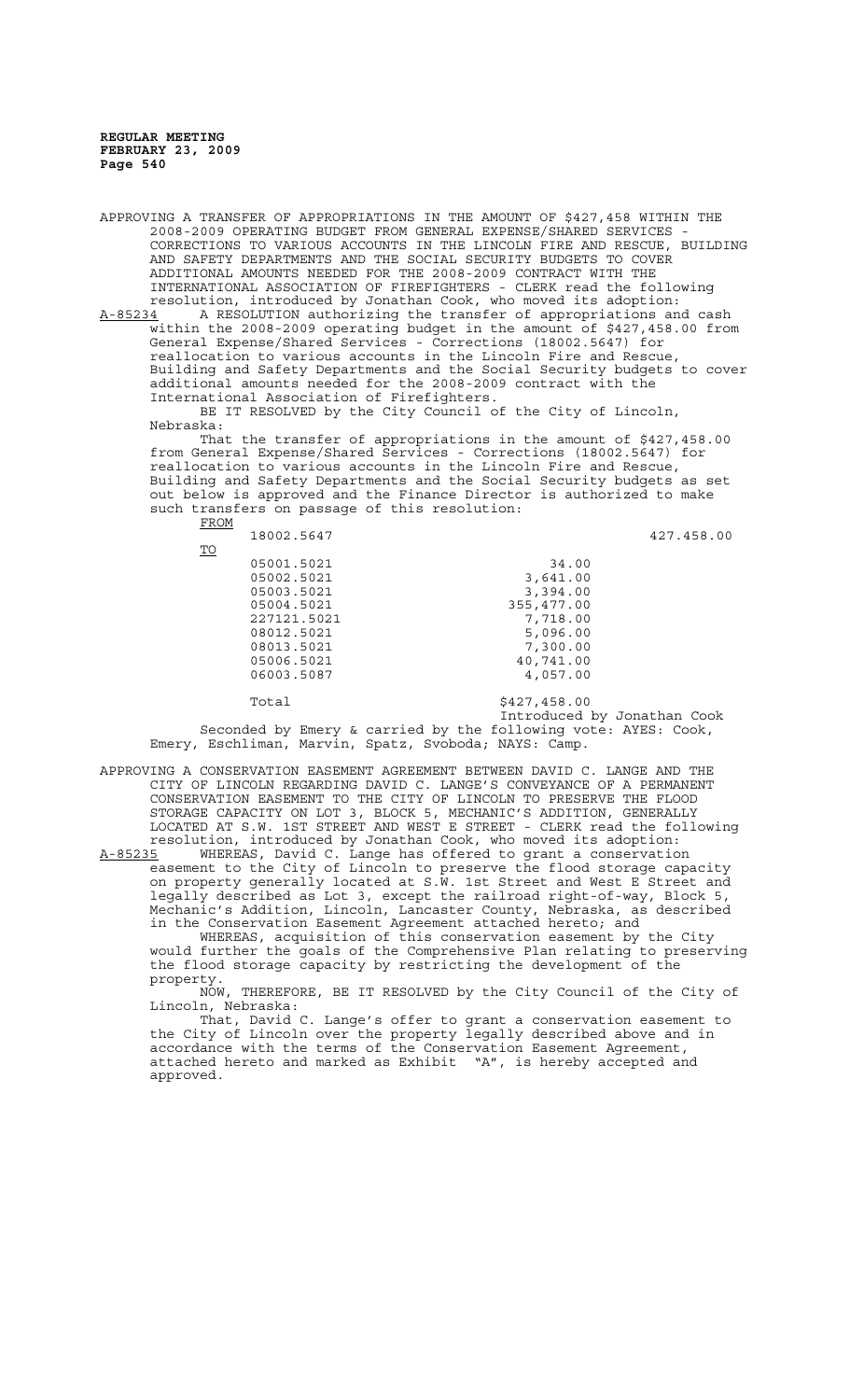BE IT FURTHER RESOLVED that the Mayor is authorized to execute the Conservation Easement Agreement on behalf of the City of Lincoln, Nebraska.

BE IT FURTHER RESOLVED that the City Clerk is directed to return the original Conservation Easement to Michelle Backemeyer, Real Estate and Relocation, for recording with the Register of Deeds.

Introduced by Jonathan Cook Seconded by Emery & carried by the following vote: AYES: Camp, Cook, Emery, Eschliman, Marvin, Spatz, Svoboda; NAYS: None.

## **ORDINANCE - 1ST READING & RELATED RESOLUTIONS (AS REQUIRED)**

AMENDING CHAPTER 23.10 OF THE LINCOLN MUNICIPAL CODE, THE LINCOLN ELECTRICAL CODE, BY AMENDING SECTION 23.10.010 TO ADOPT THE 2008 EDITION OF THE NATIONAL ELECTRICAL CODE; AMENDING SECTION 23.10.140 RELATING TO ELECTRICAL PERMITS TO ALLOW FOR ROUTINE MAINTENANCE WITHOUT A PERMIT; AMENDING SECTION 23.10.160 RELATING TO INSTALLATION BY HOMEOWNER FOR BRANCH CIRCUIT AND FEEDER WIRING; AMENDING SECTION 23.10.190 RELATING TO REQUESTS FOR INSPECTIONS BY HOMEOWNERS; AMENDING SECTION 23.10.290 RELATING TO WIRING METHODS REQUIRING SEPARATE CONDUCTORS FOR GROUNDING, PVC COATING FOR METALLIC RACEWAYS, AND INSTALLATION OF ALTERNATE ENERGY SOURCES; AMENDING SECTION 23.10.300 RELATING TO SERVICE DISCONNECTIONS AND METERING REQUIREMENTS; AND REPEALING IN THEIR ENTIRETY, SECTIONS 23.10.310, 23.10.312, 23.10.320, 23.10.323, 23.10.324, 23.10.327, 23.10.329, 23.10.330, 23.10.331, 23.10.332, 23.10.333, 23.10.335, 23.10.337, 23.10.340, 23.10.345, 23.10.347, 23.10.350, 23.10.351, 23.10,353, 23.10.355, 23.10.380, 23.10.385, 23.10.390, 23.10.393, 23.10.395, 23.10.400, 23.10.402, 23.10.410, 23.10.417, 23.10.420, 23.10.425, 23.10.430, 23.10.440, 23.10.457, 23.10.458, 23.10.459, 23.10.460, 23.10.470, 23.10.475, 23.10.480, 23.10.490, 23.10.495, 23.10.500 TO DELETE SPECIFIC SECTIONS OF THE 2002 NATIONAL ELECTRICAL CODE PREVIOUSLY AMENDED OR DELETED IN THE LINCOLN ELECTRICAL CODE; AMENDING SECTION 23.10.510 RELATING TO CODE COORDINATION WITH THE INTERNATIONAL CODES; AND REPEALING SECTION 23.10.010, 23.10.140, 23.10.160, 23.10.190, 23.10.290, 23.10.300, AND 23.10.510 OF THE LINCOLN MUNICIPAL CODE AS HITHERTO EXISTING - Clerk read an ordinance, introduced by Doug Emery, amending Chapter 23.10 of the Lincoln Municipal Code, the Lincoln Electrical Code, by amending Section 23.10.010 to adopt the 2008 Edition of the National Electrical Code; amending Section 23.10.140 relating to electrical permits to allow for routine maintenance without a permit; amending Section 23.10.160 relating to installation by homeowner for branch circuit and feeder wiring; amending Section 23.10.190 relating to requests for inspections by homeowners; amending Section 23.10.290 relating to wiring methods requiring separate conductors for grounding, PVC coating for metallic raceways, and installation of alternate energy sources; amending Section 23.10.300 relating to service disconnections and metering requirements; and repealing in their entirety, Sections 23.10.310, 23.10.312, 23.10.320, 23.10.323, 23.10.324, 23.10.327, 23.10.329, 23.10.330, 23.10.331, 23.10.332, 23.10.333, 23.10.335, 23.10.337, 23.10.340, 23.10.345, 23.10.347, 23.10.350, 23.10.351, 23.10,353, 23.10.355, 23.10.380, 23.10.385, 23.10.390, 23.10.393, 23.10.395, 23.10.400, 23.10.402, 23.10.410, 23.10.417, 23.10.420, 23.10.425, 23.10.430, 23.10.440, 23.10.457, 23.10.458, 23.10.459, 23.10.460, 23.10.470, 23.10.475, 23.10.480, 23.10.490, 23.10.495, 23.10.500 to delete specific sections of the 2002 National Electrical Code previously amended or deleted in the Lincoln Electrical Code; amending Section 23.10.510 relating to code coordination with the international Codes; and repealing Section 23.10.010, 23.10.140, 23.10.160, 23.10.190, 23.10.290, 23.10.300, and 23.10.510 of the Lincoln Municipal Code as hitherto existing, the first time.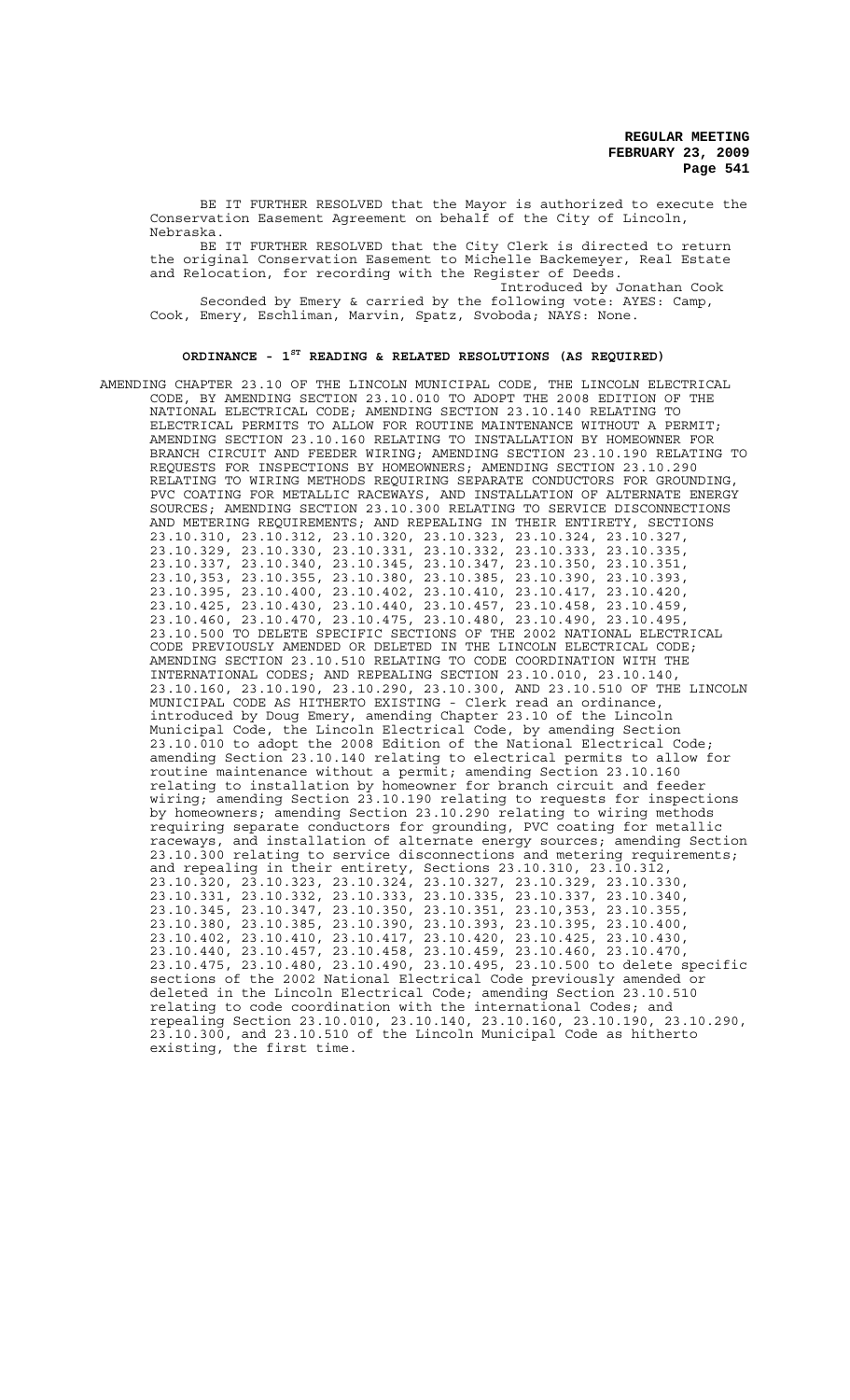- VACATION 08011 VACATING SOUTHBOUND TALLGRASS PARKWAY FROM THE NORTH RIGHT-OF-WAY LINE OF ASTER ROAD NORTH TO THE END OF THE RIGHT-OF-WAY AND PENROSE DRIVE FROM THE WEST RIGHT-OF-WAY LINE OF NORTHBOUND TALLGRASS PARKWAY WEST TO THE END OF THE RIGHT-OF-WAY, RETAINING TITLE THERETO, AND AUTHORIZING THE EXCHANGE THEREOF TO NEBCO FOR NEW RIGHT-OF-WAY BEING DEDICATED FOR THE NEW ALIGNMENT OF TALLGRASS PARKWAY AND PENROSE DRIVE CLERK read an ordinance, introduced by Doug Emery, vacating southbound Tallgrass Parkway from the north right-of-way line of Aster Road north to the end of the right-of-way for southbound Tallgrass Parkway and vacating Penrose Drive from the west right-of-way line of northbound Tallgrass Parkway west to the end of the right-of-way for Penrose Drive, and retaining title thereto, all in Fallbrook 18th Addition, Lincoln, Lancaster County, Nebraska, the first time.
- VACATION 05007 VACATING A PORTION OF STOCKWELL STREET WEST OF SOUTH  $52^{ND}$ STREET WITHIN THE UNION COLLEGE CAMPUS, RETAINING TITLE THERETO, AND AUTHORIZING THE SALE THEREOF TO UNION COLLEGE - CLERK read an ordinance, introduced by Doug Emery, vacating Stockwell Street west of South 52nd Street within the Union College Campus, and retaining title thereto in the City of Lincoln, Lancaster County, Nebraska, the first time.
- STREET NAME CHANGE 09001 RENAMING WEST STANTON STREET WEST OF N.W. 48 $^{TH}$ STREET AS MIKE SCHOLL STREET - CLERK read an ordinance, introduced by Doug Emery, changing the name of "West Stanton Street" located west of N.W. 48th Street to "Mike Scholl Street", as recommended by the Street Name Committee, the first time.
- CHANGE OF ZONE 08073 APPLICATION OF SOUTH RIDGE VILLAGE, LLC, FOR A CHANGE OF ZONE FROM R-3 RESIDENTIAL DISTRICT TO O-3 OFFICE PARK DISTRICT ON PROPERTY GENERALLY LOCATED AT SOUTH 29TH STREET AND PORTER RIDGE ROAD. (RELATED ITEMS: 09-30, 09R-28, 09R-29) - CLERK read an ordinance, introduced by Doug Emery, amending the Lincoln Zoning District Maps adopted by reference and made a part of Title 27 of the Lincoln Municipal Code, pursuant to Section 27.05.020 of the Lincoln Municipal Code, by changing the boundaries of the districts established and shown thereon, the first time.
- SPECIAL PERMIT 08052 APPLICATION OF SOUTH RIDGE VILLAGE, LLC, TO DEVELOP AN EARLY CHILDHOOD CARE FACILITY FOR 130 CHILDREN WITH A REQUEST TO WAIVE THE REQUIREMENT TO BE LOCATED ON AN ARTERIAL STREET, GENERALLY LOCATED AT SOUTH 29TH STREET AND PORTER RIDGE ROAD. (RELATED ITEMS: 09-30, 09R-28, 09R-29) (ACTION DATE: 3/9/09)
- USE PERMIT 100B APPLICATION OF SOUTH RIDGE VILLAGE, LLC, TO EXPAND THE SOUTH RIDGE VILLAGE USE PERMIT ON PROPERTY GENERALLY LOCATED AT SOUTH 29TH STREET AND PORTER RIDGE ROAD. (RELATED ITEMS: 09-30, 09R-28, 09R-29) (ACTION DATE: 3/9/09)
- AMENDING SECTIONS 7.04.050 AND 7.04.200 OF THE LINCOLN MUNICIPAL CODE TO REMOVE STAND-BY AMBULANCE SERVICE FROM THE DEFINITION OF EMERGENCY AMBULANCE SERVICE AND LIMIT THE DEFINITION OF STAND-BY AMBULANCE SERVICE; AND REPEALING SECTIONS 7.04.050 AND 7.04.200 AS HITHERTO EXISTING - CLERK read an ordinance, introduced by Doug Emery, amending<br>Sections 7.04.050 and 7.04.200 of the Lincoln Municipal Code to remove Sections 7.04.050 and 7.04.200 of the Lincoln Municipal Code Stand-by Ambulance Service and limit the definition of Stand-by Ambulance Service; and repealing Section 7.04.050 and 7.04.200 of the Lincoln Municipal Code as hitherto existing, the first time.
- APPROVING THE LINCOLN FLATS/BANK OF THE WEST REDEVELOPMENT AGREEMENT BETWEEN CONCORDE MANAGEMENT AND DEVELOPMENT, INC. AND THE CITY RELATING TO THE REDEVELOPMENT OF PROPERTY GENERALLY LOCATED BETWEEN 13TH AND 14TH STREETS, ON THE NORTH SIDE OF O STREET.(RELATED ITEMS: 09R-32, 09-32, 09R-33) (ACTION DATE: 3/9/09)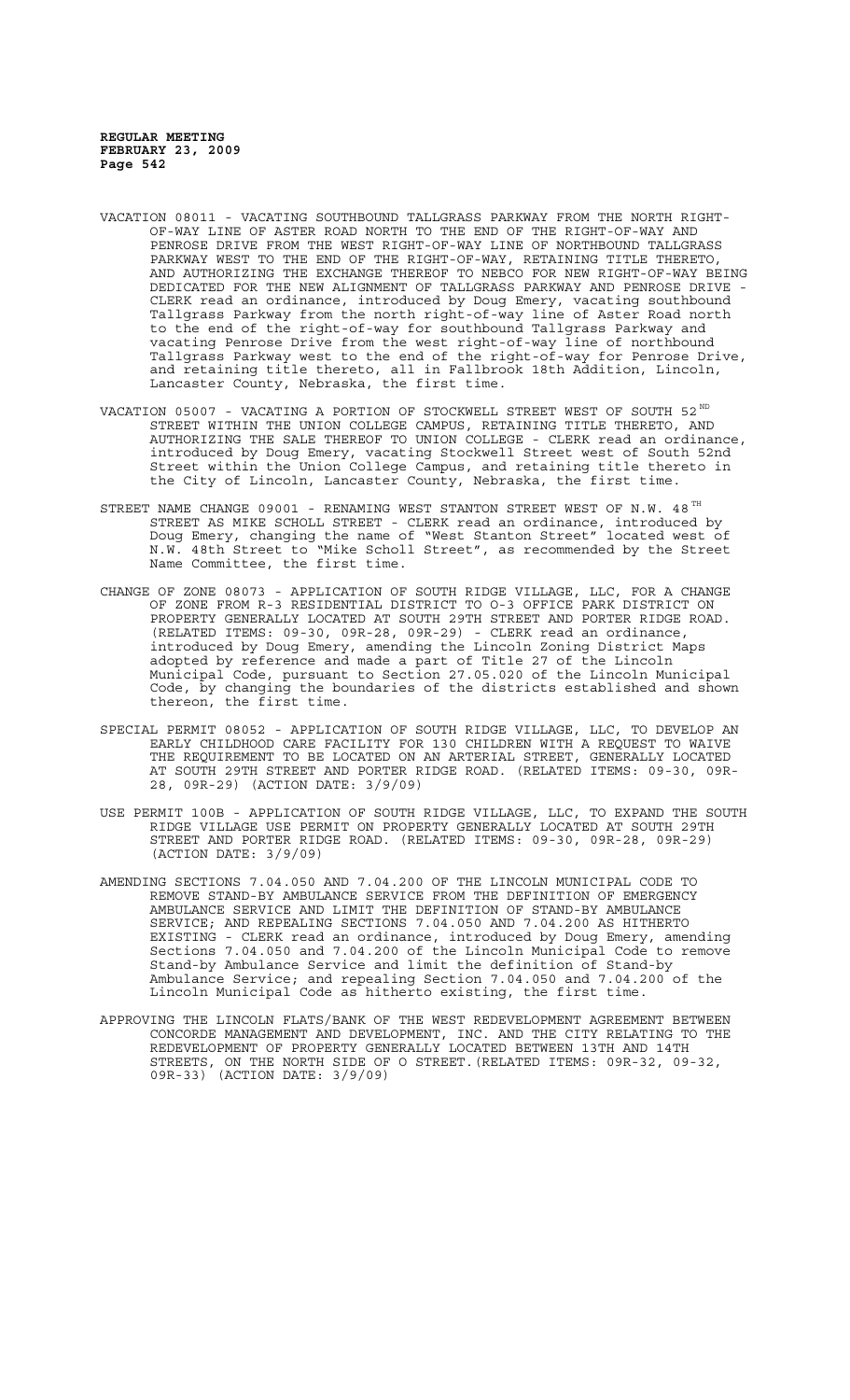- AUTHORIZING THE ISSUANCE OF SERIES A AND SERIES B TAX ALLOCATION BONDS WITH A TOTAL NOT TO EXCEED \$614,000.00 FOR THE CITY OF LINCOLN, LINCOLN FLATS/BANK OF THE WEST REDEVELOPMENT PROJECT. (RELATED ITEMS: 09R-32, 09-32, 09R-33) - CLERK read an ordinance, introduced by Doug Emery, Authorizing and providing for the issuance of City of Lincoln, Nebraska Taxable Tax Allocation Bonds in one or more series, in a principal amount not to exceed \$764,000 for the purpose of (1) Paying the costs of acquiring, purchasing, constructing, reconstructing, improving, extending, rehabilitating, installing, equipping, furnishing and completing certain public improvements within the City's Lincoln Flats/Bank of the West Redevelopment Project Area, including acquiring any real estate and/or interests in real estate in connection therewith, (2) Making a deposit into such accounts as may be established in the Reserve Account established in the Special Fund and (3) Paying the costs of issuance thereof; prescribing the form and certain details of the bond; pledging certain tax revenue and other revenue to the payment of the principal of and interest on the bond as the same become due; limiting payment of the bonds to such tax revenues; creating and establishing funds and accounts; authorizing the sale of the bonds; delegating, authorizing and directing the Finance Director to exercise his independent discretion and judgment in determining and finalizing certain terms and provisions of the bond not specified herein; providing for the application of the proceeds of the bonds; providing for the payment of the principal of and interest on the bonds; taking other actions and making other covenants and agreements in connection with the foregoing; and related matters, the first time.
- APPROVING AMENDMENT NO. 1 TO THE UNIVERSITY SQUARE REDEVELOPMENT AGREEMENT BETWEEN CONCORDE MANAGEMENT AND DEVELOPMENT, INC., FOUNDATION FOR EDUCATION SERVICES, INC., UNIVERSITY TOWERS CONDOMINIUM ASSOCIATION, AND THE CITY RELATING TO THE PRIVATE SECTOR PARKING ARRANGEMENT AT THE UNIVERSITY SQUARE PARKING GARAGE AT 14TH AND O STREETS. (RELATED ITEMS: 09R-32, 09-32, 09R-33) (ACTION DATE: 3/9/09)

# ORDINANCES - 3<sup>RD</sup> READING & RELATED RESOLUTIONS (as required)

- APPROVING A FOUR YEAR/5,000 HOUR LEASE AGREEMENT WITH A BUY OUT OPTION BETWEEN THE CITY AND 1ST SOURCE BANK FOR THE LEASE OF ONE FOUR-WHEEL STREET SWEEPER FOR SWEEPING OF RESIDENTIAL AND ARTERIAL STREETS - PRIOR to reading:
- CAMP Moved to amend Bill No. 09-11 in the following manner: 1. On page 1, line 1, delete the words "three-year" and insert in lieu thereof <u>four-year</u>.<br>Seconded by Emery & carried by the following vote: AYES: Camp,
	- Cook, Emery, Eschliman, Marvin, Spatz; NAYS: Svoboda.
- CLERK Read an ordinance, introduced by Jon Camp, accepting and approving a three-year lease agreement with option to purchase between the City of Lincoln, Nebraska and 1st Source Bank for a 2009 Elgin Eagle "F" Dual Driver Sweeper for use by the Department of Public Works & Utilities, the third time.
- CAMP Moved to pass the ordinance as amended. Seconded by Emery & carried by the following vote: AYES: Camp, Cook, Emery, Eschliman, Marvin, Spatz; NAYS: Svoboda. The ordinance, being numbered **#19204**, is recorded in Ordinance Book #26, Page
- COMP. PLAN CONFORMITY 08028 APPROVING AND ADOPTING PROPOSED AMENDMENTS TO THE ANTELOPE VALLEY REDEVELOPMENT PLAN TO ADD THE "ANTELOPE VILLAGE PROJECT" FOR REDEVELOPMENT OF THE BLOCK BETWEEN 23RD AND 24TH STREETS, P AND Q STREETS, FOR AN OFFICE/CONDOMINIUM BUILDING TO INCLUDE OFFICE SPACE, A COMMUNITY ROOM, WORKOUT FACILITIES, 8 TO 10 CONDO UNITS ON THE SECOND AND THIRD FLOORS AND 18 TOWNHOUSES FOR HOME OWNERSHIP. (RELATED ITEMS: 09R-17, 09-12) (ACTION DATE: 2/23/09) - CLERK read the following resolution, introduced by Jon Camp, who moved its adoption: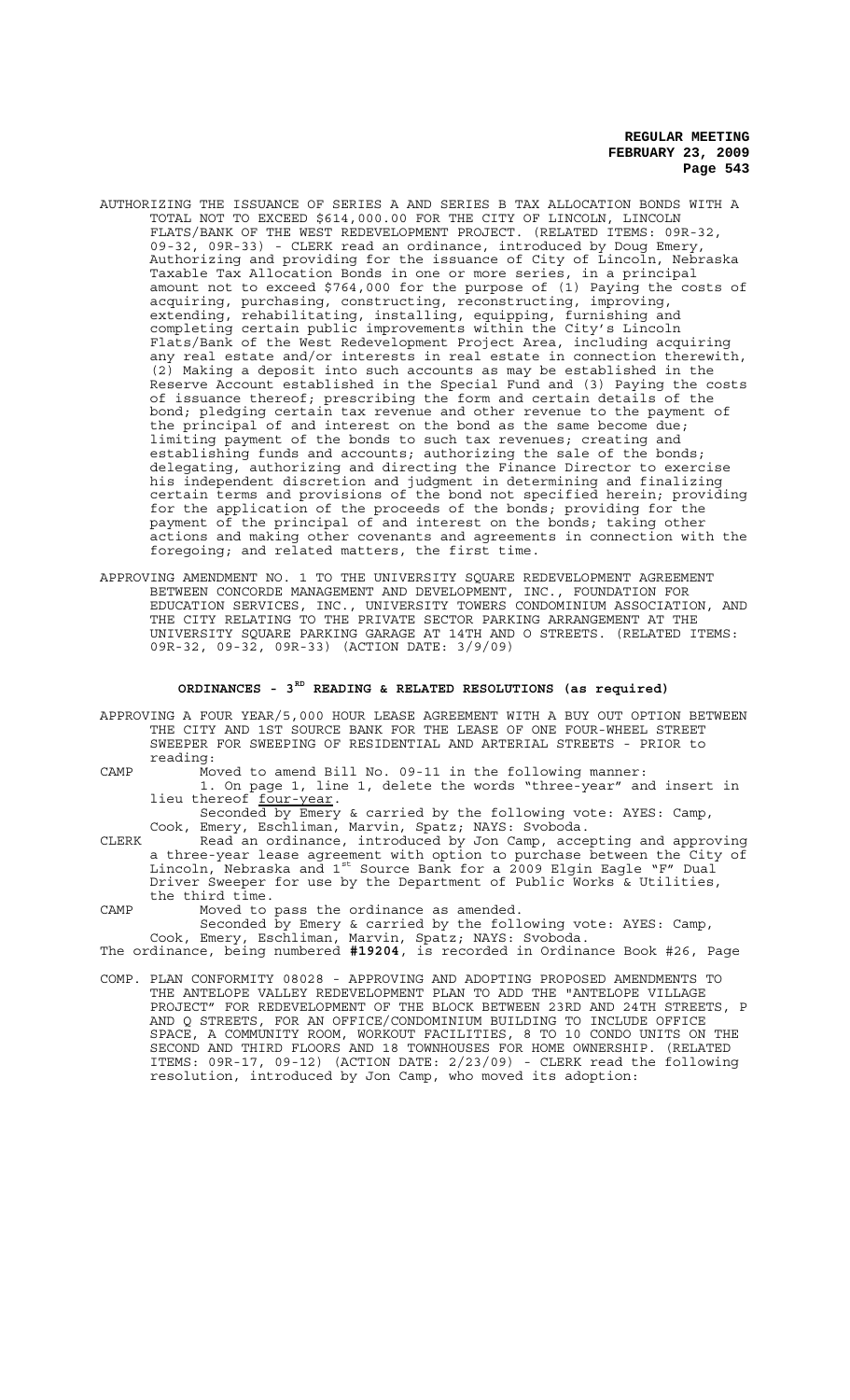A-85236 WHEREAS, the City Council on July 21, 2003, adopted Resolution No. A-82222 finding an area generally bounded by C Street on the south, 17th Street on the west, the Burlington Northern Railroad on the north, and 28th Street on the east (comprising parts of the Near South, Woods Park, Malone, Clinton, Hawley, Hartley, and Downtown neighborhoods), and an area generally bounded by the Burlington Railroad on the south, Interstate 180 on the west, Salt Creek on the north, and 14th Street on the east (comprising the North Bottoms neighborhood) to be blighted and substandard as defined in the Nebraska Community Development Law (Neb. Rev. Stat. § 18-2101, et seq. as amended) and in need of redevelopment; and

WHEREAS, the City Council has previously adopted the Antelope Valley Redevelopment Plan and amendments thereto (hereinafter the "Antelope Valley Redevelopment Plan" or "Plan") including plans for various redevelopment projects within said blighted and substandard area in accordance with the requirements and procedures of the Nebraska Community Development Law; and

WHEREAS, the Director of the Urban Development Department has filed with the City Clerk proposed amendments to the Plan (hereinafter the "Amendments") for said blighted and substandard area contained in the document entitled "Proposed Amendment to the Antelope Valley Redevelopment Plan – Antelope Village", which is attached hereto, marked as Attachment "A", and made a part hereof by reference; and

WHEREAS, the Director of Urban Development has reviewed said Amendments and has found that if adopted the Amendments and the Plan meet the conditions set forth in Neb. Rev. Stat. § 18-2113 (Reissue 2007); and<br>WHEREAS,

said proposed Amendments to the Antelope Valley Redevelopment Plan have been submitted to the Lincoln City - Lancaster

County Planning Commission for review and recommendation; and<br>WHEREAS, on January 2, 2009 notice of public hearing was on January 2, 2009 notice of public hearing was mailed, postage prepaid, to the president or chairperson of the governing body of each county, school district, community college, educational service unit, and natural resource district in which the real property subject to such plan is located and whose property tax receipts would be directly affected and to all registered neighborhood associations located in whole or in part within one mile radius of the area to be redeveloped setting forth the time, date, place, and purpose, of the public hearing to be held on January 14, 2009 before the Lincoln City - Lancaster County Planning Commission regarding the Amendment, a copy of said notice and list of said governing bodies and registered neighborhood associations having been attached hereto as Attachment "B"<br>and "C" respectively; and and "C" respectively; and

WHEREAS, the Lincoln City - Lancaster County Planning Commission on January 14, 2009 held a public hearing relating to the proposed Amendment to the Antelope Valley Redevelopment Plan and found the Amendments to be in conformance with the Comprehensive Plan and recommended approval thereof; and

WHEREAS, on January 23, 2009 a notice of public hearing was mailed, postage prepaid, to the foregoing governing bodies and registered neighborhood associations setting forth the time, date, place, and purpose of the public hearing before the City Council to be held on February 9, 2009 regarding the proposed Amendment, a copy of said notice having been attached hereto as Attachment "D"; and

WHEREAS, on January 23, 2009 and January 30, 2009, a notice of public hearing was published in the Lincoln Journal Star newspaper, setting forth the time, date, place, and purpose of the public hearing to be held on February 9, 2009 regarding the proposed Amendment to the Plan for said blighted and substandard area, a copy of such notice having been attached hereto and marked as Attachment "E"; and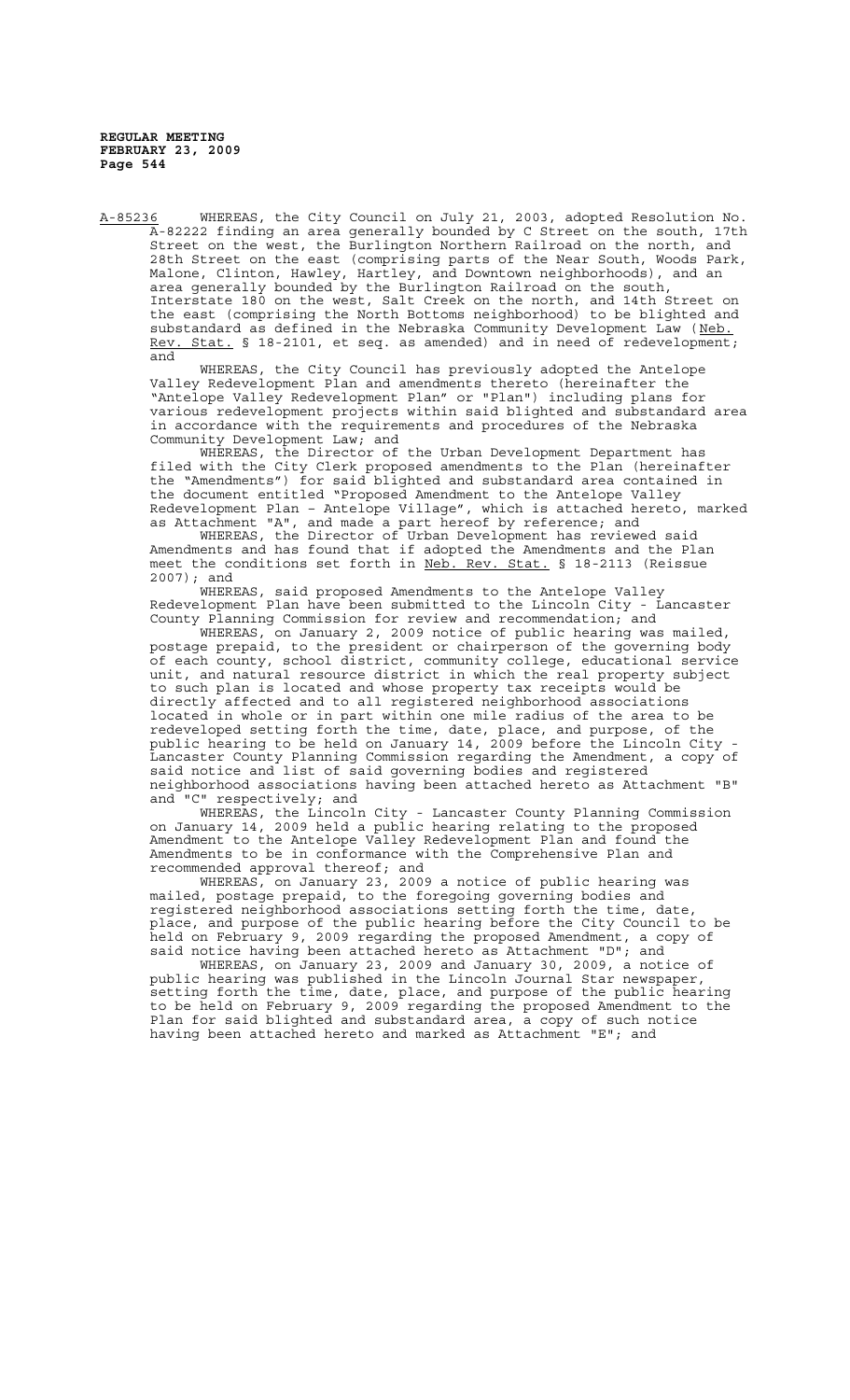WHEREAS, on February 9, 2009 in the City Council Chambers of the County City Building, 555 South 10th Street, Lincoln, Nebraska, the City Council held a public hearing relating to the proposed Amendments to the Antelope Valley Redevelopment Plan and all interested parties were afforded at such public hearing a reasonable opportunity to express their views respecting said proposed Amendments to the Plan; and

WHEREAS, the City Council has duly considered all statements made and materials submitted relating to said proposed plans; and

WHEREAS, the City Council now desires to modify said Plan by establishing the "Antelope Village Redevelopment Project" in the block that includes P Street to the south, Q Street to the north, 23rd Street to the west, 24th Street to the east ("Antelope Village Redevelopment Project Area"), to accommodate the future development of an office/condominium building of 18,000 square feet and 18 townhomes for homeownership.

NOW, THEREFORE, IT IS FOUND AND DETERMINED by the City Council of the City of Lincoln, Nebraska as follows:

1. That Antelope Village Redevelopment Project is described in sufficient detail and is designed with the general purpose of accomplishing a coordinated, adjusted, and harmonious development of the City which will promote general health, safety, and welfare, sound design and arrangement, the wise and efficient expenditure of public funds, and the prevention of the reoccurrence of unsanitary or unsafe dwelling accommodations or conditions of blight.

2. That incorporating the Antelope Village Redevelopment Project into the Redevelopment Plan is feasible and in conformity with the general plan for the development of the City of Lincoln as a whole and said Plan is in conformity with the legislative declarations, and the determinations set forth in the Community Development Law.

3. That the substandard and blighted conditions in the Antelope Village Redevelopment Project are beyond remedy and control solely by regulatory process and the exercise of police power and cannot be dealt with effectively by ordinary operations or private enterprise without the aids provided by the Community Development law, specifically including Tax Increment Financing.

4. That elimination of said substandard and blighted conditions under the authority of the Community Development Law is found to be a public purpose and in the public interest.

5. That the Antelope Village Redevelopment Project would not be economically feasible without the use of tax-increment financing. 6. That the Antelope Village Redevelopment Project would not

occur in the Redevelopment Area without the use of tax-increment financing.

That the costs and benefits of the redevelopment activities, including costs and benefits to other affected political subdivisions, the economy of the community, and the demand for public and private services have been analyzed by the City Council as the governing body for the City of Lincoln and have been found to be in the long-term best interest of the City of Lincoln.

NOW, THEREFORE, BE IT RESOLVED by the City Council of the City of Lincoln, Nebraska:

1. That, pursuant to the provisions of the Nebraska Community Development Law and in light of the foregoing findings and determinations, the Proposed Amendment to the Antelope Valley Redevelopment Plan attached hereto as Attachment "A", establishing the Antelope Village Redevelopment Project, is hereby accepted and approved by the City Council as the governing body for the City of Lincoln.

2. That the Urban Development Director, or his authorized representative, is hereby authorized and directed to take all steps necessary to implement the provisions of said Redevelopment Plan as they relate to the above-described amendment.

3. That the Urban Development Director, or the Director's authorized representative, is hereby authorized and directed to contact the owners and tenants of those properties listed herein for the purpose of negotiation of contracts or options for the acquisition of all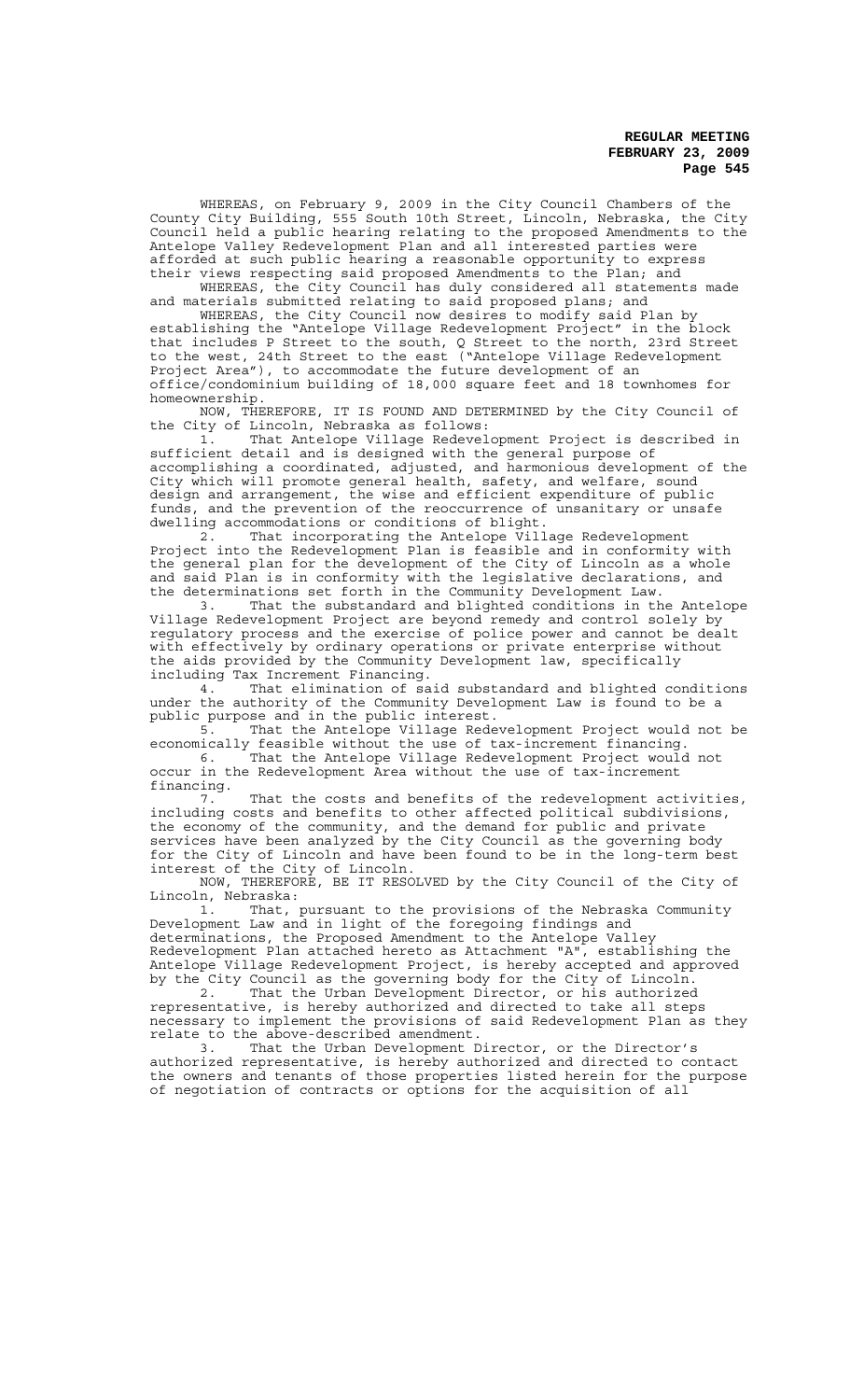interests in said real estate in accordance with the land acquisition procedures of the City of Lincoln; and to take all steps necessary for the acquisition of said property by purchase, if possible. That the Finance Director is hereby authorized and directed to cause to be drafted and submitted to the City Council any appropriate ordinances and documents for the authorization to provide necessary funds, including Community Improvement Financing in accordance with the Community Development Law, to finance the related necessary and appropriate public acquisitions, improvements, and activities set forth in said Amendments to the Antelope Valley Redevelopment Plan. Introduced by Jon Camp Seconded by Emery & carried by the following vote: AYES: Camp, Cook, Emery, Eschliman, Marvin, Svoboda; NAYS: None; ABSTAIN: Spatz. CHANGE OF ZONE 08066 - APPLICATION OF THE PLANNING DIRECTOR FOR A PLANNED UNIT DEVELOPMENT DISTRICT DESIGNATION FOR THE ANTELOPE VILLAGE PUD AND MODIFICATIONS TO THE STANDARDS OF THE UNDERLYING ZONING DISTRICT, SUBDIVISION ORDINANCE AND DESIGN STANDARDS, FOR DWELLINGS ON THE FIRST FLOOR IN THE B-3 DISTRICT, REDUCTION OF FRONT AND REAR SETBACKS, INCREASE IN HEIGHT LIMIT FOR THE R-6 DISTRICT, REDUCTION OF LOT AREA FOR TWO-FAMILY, TOWNHOUSES AND MULTIPLE DWELLINGS, REDUCTION OF PARKING REQUIREMENTS IN THE R-6 DISTRICT, PORCHES IN THE REQUIRED FRONT YARD, PROHIBIT OFF PREMISES SIGNS, PROHIBIT POLE SIGNS AND ALLOW INCREASED AREA FOR GROUND SIGNS, OVER A FOUR-BLOCK AREA FROM N. 22ND STREET TO N. 24TH STREET AND FROM P STREET TO R STREET. (RELATED ITEMS: 09R-17, 09-12 PRIOR to reading: CAMP Moved to amend Bill No. 09-12 in the following manner: 1. On page 1, line 10, delete the word "Stewards" and insert in lieu thereof the word Stewarts. the word **Stewarts** 2. On page 2, line 13, after the words "total area" insert or 8 feet in height. Seconded by Emery & carried by the following vote: AYES: Camp, Cook, Emery, Eschliman, Marvin, Svoboda; NAYS: None; ABSTAIN: Spatz. CLERK Read an ordinance, introduced by Jon Camp, amending the Lincoln Zoning District Maps attached to and made a part of Title 27 of the Lincoln Municipal Code, as provided by Section 27.05.020 of the Lincoln Municipal Code, by changing the boundaries of the districts established and shown thereon, the third time. CAMP Moved to pass the ordinance as amended. Seconded by Emery & carried by the following vote: AYES: Camp, Cook, Emery, Eschliman, Marvin, Svoboda; NAYS: None; ABSTAIN: Spatz. The ordinance, being numbered **#19205**, is recorded in Ordinance Book #26, Page COMP. PLAN CONFORMITY 08026 - APPROVING AND ADOPTING A PROPOSED AMENDMENT TO THE NORTH 27TH STREET CORRIDOR AND ENVIRONS REDEVELOPMENT PLAN TO ADD<br>THE "LITTLE SAIGON COMMERCIAL DEVELOPMENT PROJECT" FOR AN APPROXIMATE "LITTLE SAIGON COMMERCIAL DEVELOPMENT PROJECT" FOR AN APPROXIMATELY 8,400 SQ. FT. COMMERCIAL/RETAIL BUILDING, ON PROPERTY GENERALLY LOCATED NORTH 26TH STREET AND W STREET. (RELATED ITEMS: 09R-19, 09-13) (ACTION DATE: 2/23/09) - CLERK read the following resolution, introduced by Jon Camp, who moved its adoption:<br>A-85237 WHEREAS, the City Council, on A-85237 WHEREAS, the City Council, on June 19, 2000, adopted Resolution No. A-80238 finding an area generally bounded by "N" Street on the south; the viaduct over the Burlington Northern Santa Fe right-of-way, parallel to Cornhusker Highway on the north; 23rd Street on the west;

and 31st Street on the east to be blighted and substandard as defined in the Nebraska Community Development Law (Neb. Rev. Stat. § 18-2101, et seq. as amended) and in need of redevelopment; and WHEREAS, the City Council has previously adopted the North 27th

Street Corridor and Environs Redevelopment Plan and amendments thereto (hereinafter the "Plan") including plans for various redevelopment projects within said blighted and substandard area in accordance with the requirements and procedures of the Nebraska Community Development Law; and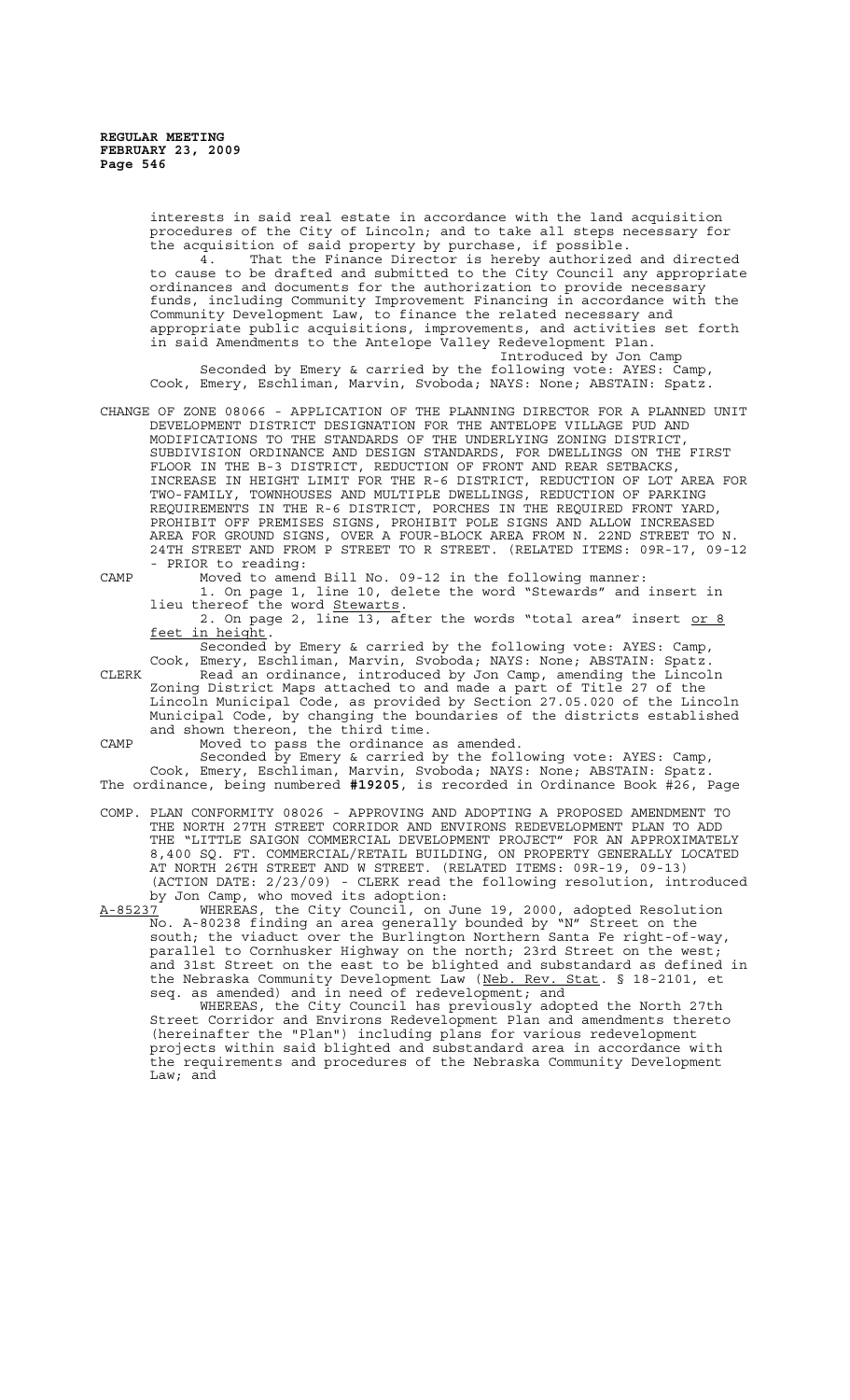WHEREAS, the Director of the Urban Development Department has filed with the City Clerk proposed amendments to the Plan (hereinafter the "Amendments") for said blighted and substandard area contained in the document entitled "Proposed Amendment to the North 27th Street Corridor and Environs Redevelopment Plan for the Little Saigon Commercial Development Project", which is attached hereto, marked as Attachment "A", and made a part hereof by reference ; and

WHEREAS, the Director of Urban Development has reviewed said Amendment and has found that if adopted the Amendment and the Plan meet the conditions set forth in Neb. Rev. State. § 18-2113 (Reissue 2007); and

WHEREAS, said proposed Amendment to the Plan has been submitted to the Lincoln City - Lancaster County Planning Commission for review and recommendation; and

WHEREAS, on January 2, 2009 notice of public hearing was mailed, postage prepaid, to the president or chairperson of the governing body of each county, school district, community college, educational service unit, and natural resource district in which the real property subject to such plan is located and whose property tax receipts would be directly affected and to all registered neighborhood associations located in whole or in part within one mile radius of the area to be redeveloped setting forth the time, date, place, and purpose, of the public hearing to be held on January 14, 2009 before the Lincoln City - Lancaster County Planning Commission regarding the Amendment, a copy of said notice and list of said registered neighborhood associations having been attached hereto as Attachment "B" and "C" respectively; and

WHEREAS, the Lincoln City - Lancaster County Planning Commission on January 14, 2009 held a public hearing relating to the proposed on January 14, 2009 held a public hearing relating to the proposed<br>Amendment to the Plan and found the Amendment to be in conformance with the Comprehensive Plan and recommended approval thereof; and

WHEREAS, on January 23, 2009 a notice of public hearing was mailed, postage prepaid, to the foregoing governing bodies and registered neighborhood associations setting forth the time, date, place, and purpose of the public hearing before the City Council to be held on February 9, 2009 regarding the proposed Amendment, a copy of said notice having been attached hereto as Exhibit "D"; and

WHEREAS, on January 23, 2009 and January 30, 2009 a notice of public hearing was published in the Lincoln Journal Star newspaper, setting forth the time, date, place, and purpose of the public hearing to be held on February 9, 2009 regarding the proposed Amendment to the Plan for said blighted and substandard area, a copy of such notice having been attached hereto and marked as Attachment "E"; and

WHEREAS, on February 9, 2009 in the City Council Chambers of the County City Building, 555 South 10th Street, Lincoln, Nebraska, the City Council held a public hearing relating to the proposed Amendments to the North 27th Street Redevelopment Plan and all interested parties were afforded at such public hearing a reasonable opportunity to express their views respecting said proposed Amendment to the Plan; and

WHEREAS, the City Council has duly considered all statements made and materials submitted relating to said proposed Plan; and

WHEREAS, the City Council now desires to modify said Plan by establishing the Little Saigon Commercial Development Project on property generally located at North 26th and W Streets ("Little Saigon Commercial Development Project Area"), to accommodate the construction of an 8,400 square foot commercial/retail building.

NOW, THEREFORE, IT IS FOUND AND DETERMINED by the City Council of the City of Lincoln, Nebraska as follows:

1. That the Proposed Amendment is described in sufficient detail and is designed with the general purpose of accomplishing a coordinated, adjusted, and harmonious development of the City which will promote general health, safety, and welfare, sound design and arrangement, the wise and efficient expenditure of public funds, and the prevention of the recurrence of unsanitary or unsafe dwelling accommodations or conditions of blight.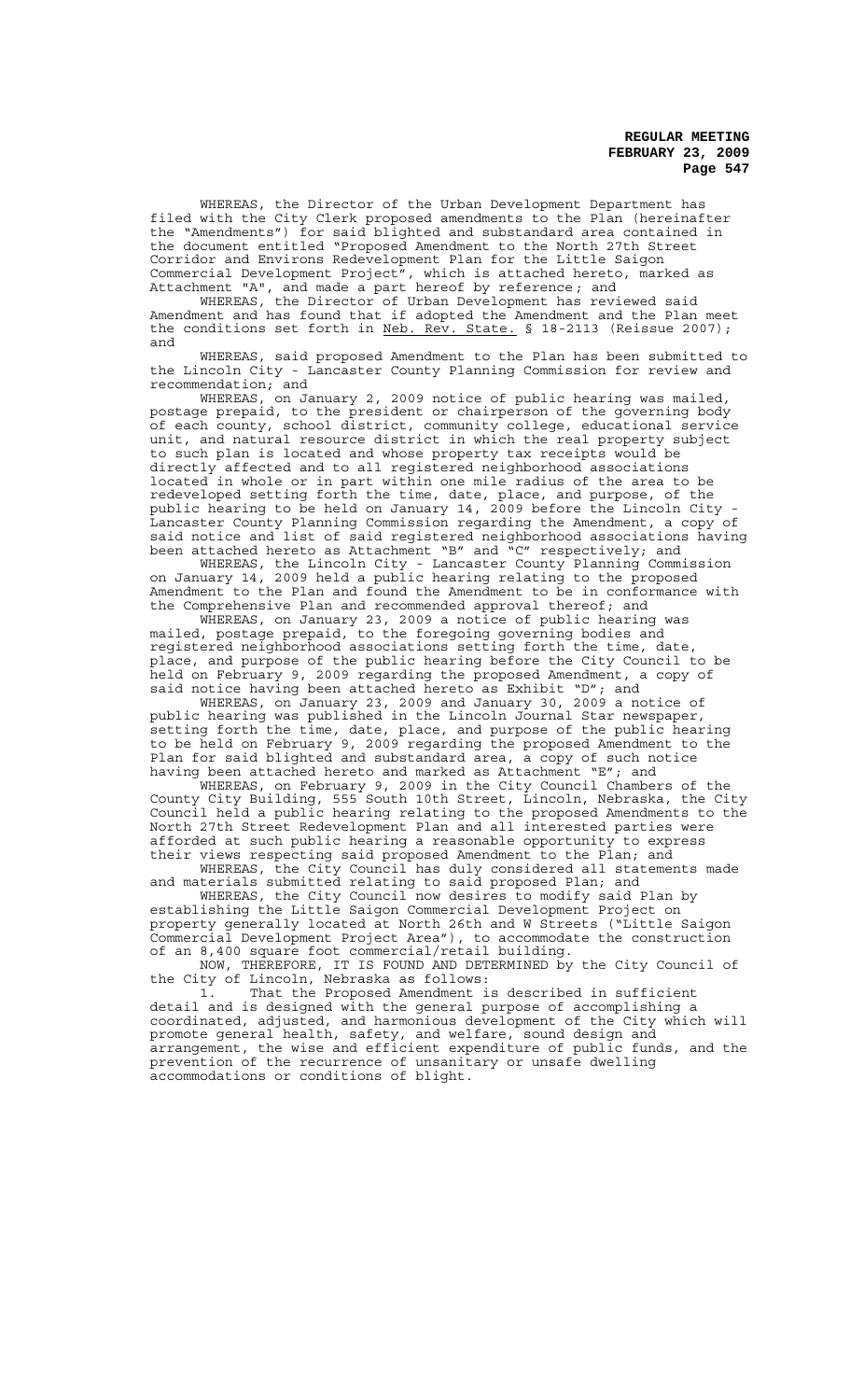2. That incorporating the Little Saigon Commercial Development Project into the Plan is feasible and in conformity with the general plan for the development of the City of Lincoln as a whole and said Plan is in conformity with the legislative declarations, and the determinations set forth in the Community Development Law.

3. That the substandard and blighted conditions in the Little Saigon Commercial Development Project are beyond remedy and control solely by regulatory process and the exercise of police power and cannot be dealt with effectively by ordinary operations or private enterprise without the aids provided by the Community Development law, specifically including Tax Increment Financing.

4. That elimination of said substandard and blighted conditions under the authority of the Community Development Law is found to be a public purpose and in the public interest.

5. That the Little Saigon Commercial Development Project would not be economically feasible without the use of tax-increment financing. That the Little Saigon Commercial Development Project would not occur in the Redevelopment Area without the use of tax-increment financing.<br>7.

That the costs and benefits of the redevelopment activities, including costs and benefits to other affected political subdivisions, the economy of the community, and the demand for public and private services have been analyzed by the City Council as the governing body for the City of Lincoln and have been found to be in the long-term best interest of the City of Lincoln.

NOW, THEREFORE, BE IT RESOLVED by the City Council of the City of Lincoln, Nebraska:

1. That, pursuant to the provisions of the Nebraska Community Development Law and in light of the foregoing findings and determinations, the Proposed Amendment to the North 27th Street Corridor and Environs Redevelopment Plan attached hereto as Attachment "A" establishing the Little Saigon Commercial Development Project is hereby accepted and approved by the City Council as the governing body for the City of Lincoln.<br>2. That

That the Urban Development Director or his authorized representative is hereby authorized and directed to take all steps necessary to implement the provisions of said Redevelopment Plan as they relate to the above-described amendment.

3. That the Urban Development Director, or the Director's authorized representative, is hereby authorized and directed to contact the owners and tenants of those properties listed herein, if any, for the purpose of negotiation of contracts or options for the acquisition of all interests in said real estate in accordance with the land acquisition procedures of the City of Lincoln; and to take all steps necessary for the acquisition of said property by purchase, if possible.

4. That the Finance Director is hereby authorized and directed to cause to be drafted and submitted to the City Council any appropriate ordinances and documents for the authorization to provide necessary funds, including Community Improvement Financing in accordance with the provisions of the Community Development Law, to finance necessary and appropriate public acquisitions, improvements, and activities set forth in said Amendments to the North 27th Street Corridor and Environs Redevelopment Plan.

Introduced by Jon Camp Seconded by Emery & carried by the following vote: AYES: Camp, Cook, Emery, Eschliman, Marvin, Spatz, Svoboda; NAYS: None.

CHANGE OF ZONE 08067 - APPLICATION OF THE URBAN DEVELOPMENT DEPARTMENT FOR A CHANGE OF ZONE FROM I-1 INDUSTRIAL DISTRICT AND R-6 RESIDENTIAL DISTRICT TO B-3 COMMERCIAL DISTRICT ON PROPERTY OWNED BY T. NGUYEN HUNG, GENERALLY LOCATED BETWEEN N. 26TH STREET AND N. 27TH ST., NORTH OF W STREET. (RELATED ITEMS: 09R-19, 09-13) - CLERK read an ordinance, introduced by Jon Camp, amending the Lincoln Zoning District Maps adopted by reference and made a part of Title 27 of the Lincoln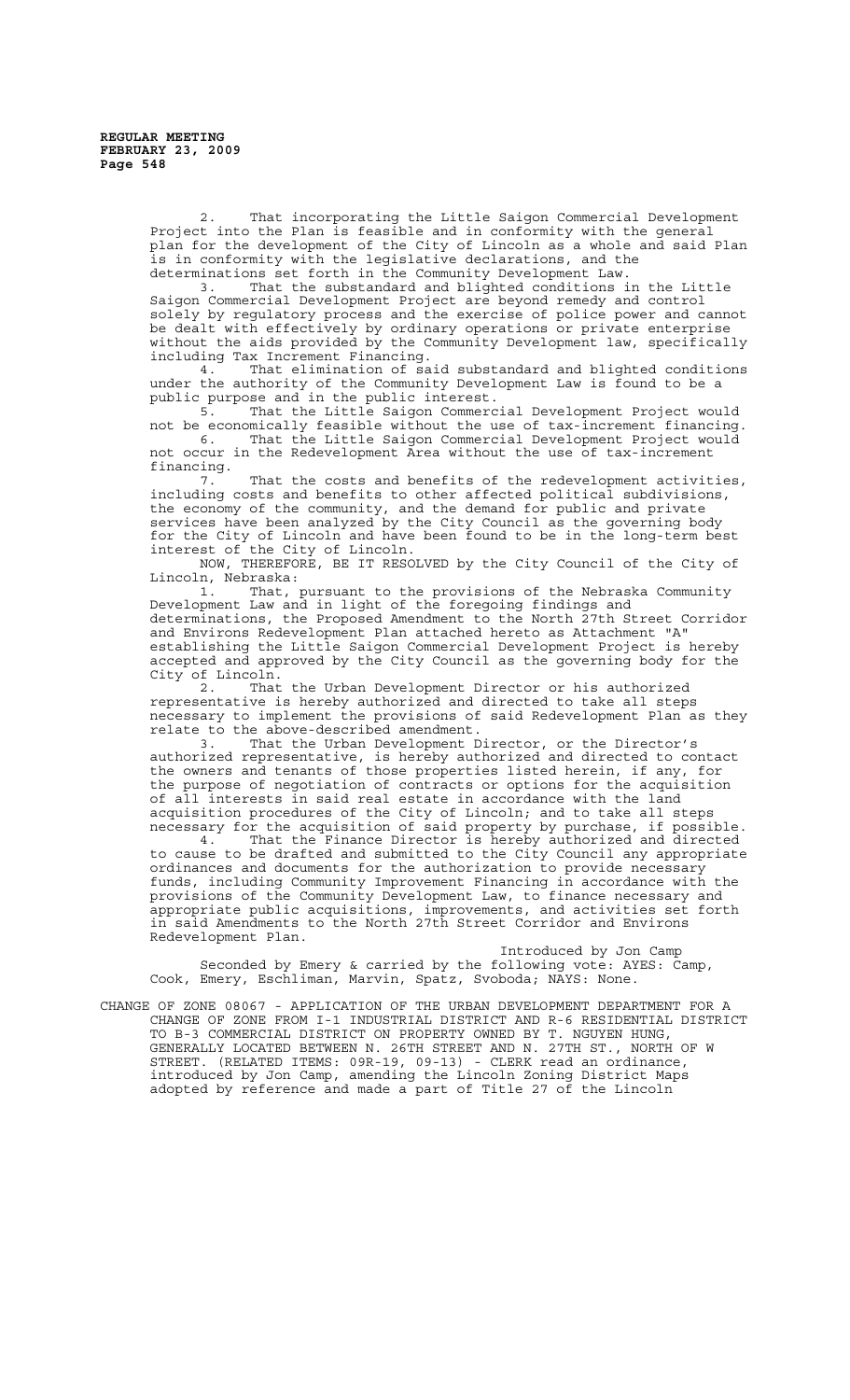Municipal Code, pursuant to Section 27.05.020 of the Lincoln Municipal Code by changing the boundaries of the districts established and shown thereon, the third time.

CAMP Moved to pass the ordinance as read.

Seconded by Emery & carried by the following vote: AYES: Camp, Cook, Emery, Eschliman, Marvin, Spatz, Svoboda; NAYS: None. The ordinance, being numbered **#19206**, is recorded in Ordinance Book #26, Page

#### **OPEN MICROPHONE SESSION**

Danny Walker, 427 "E" Street, came forward representing the South Salt Creek Neighborhood Association to complain about uncleared pathways following snow and ice in Cooper Park and the F Street pedestrian underpass which has been barricaded for three months. Council Member Camp responded to Mr. Walker by requesting his neighborhood association adopt the walkways as a community project in an effort to help cut budget costs in the Parks & Recreation Department. Council Chair Eschliman suggested that he speak personally with City Departments so they may deal with his concerns directly. This matter was taken under advisement.

Mike Morosin, 1500 N. 15<sup>th</sup> St., came forward to comment on a media report of bridge rehabilitation projects and questioned their location. Roger Figard, Public Works & Utilities City Engineer, came forward to clarify one rehabilitation area as being a new resurfacing slab on the Superior Street bridge near  $44^{\text{th}}$  Street. He continued by reporting the Antelope Valley Project is using stimulus money to build the next piece of roadway on 19th Street from Vine Street down to P Street. This matter was taken under advisement.

Peter Katt, 600 Wells Fargo Center, 1248 O St., came forward representing his partner Mark Hunzeker to make a formal request for a Special Assessment District to be created in the Employment Center on North 56th & I-80. He said this will be a key component to be able to North  $56^{th}$  & I-80. He said this will be a key component to be able to create the increment of value that would allow the tax district to fund oversized sewers. He said it has been a 15-year project for annexation and development. In response to Council questions, he stated that the location has been identified as a site for significant economic development opportunities which will be able to occur when sewer and water are in place.

This matter was taken under advisement.

## **MISCELLANEOUS BUSINESS**

## **PENDING -**

AUTHORIZING THE CITY'S NEGOTIATION TEAM TO PRESENT THE LABOR CONTRACT TO IAFF LOCAL 644 FOR THE PERIOD OF AUGUST 21, 2008 THROUGH AUGUST 31, 2009 AS THE CITY'S LAST BEST OFFER ON THE TERMS AS OUTLINED IN THE PROPOSED CONTRACT AS OPTION 1. (12/8/08 - P.H. & ACTION CON'T TO 12/15/08) (12/15/08 - PLACED ON INDEFINITE PENDING)<br>SVOBODA Moved to Remove Bill No. 08R-311 fr Moved to Remove Bill No. 08R-311 from Pending for Withdrawal.

Seconded by Marvin & carried by the following vote: AYES: Camp, Cook, Emery, Eschliman, Marvin, Spatz, Svoboda; NAYS: None.

The ordinance, having been **WITHDRAWN**, was assigned the File **#38-4587** & was placed on file in the Office of the City Clerk.

AUTHORIZING THE CITY'S NEGOTIATION TEAM TO PRESENT THE LABOR CONTRACT TO IAFF LOCAL 644 FOR THE PERIOD OF AUGUST 21, 2008 THROUGH AUGUST 31, 2009 AS THE CITY'S LAST BEST OFFER ON THE TERMS AS OUTLINED IN THE PROPOSED CONTRACT AS OPTION 2. (12/8/08 - P.H. & ACTION CON'T TO 12/15/08) (12/15/08 - PLACED ON INDEFINITE PENDING)